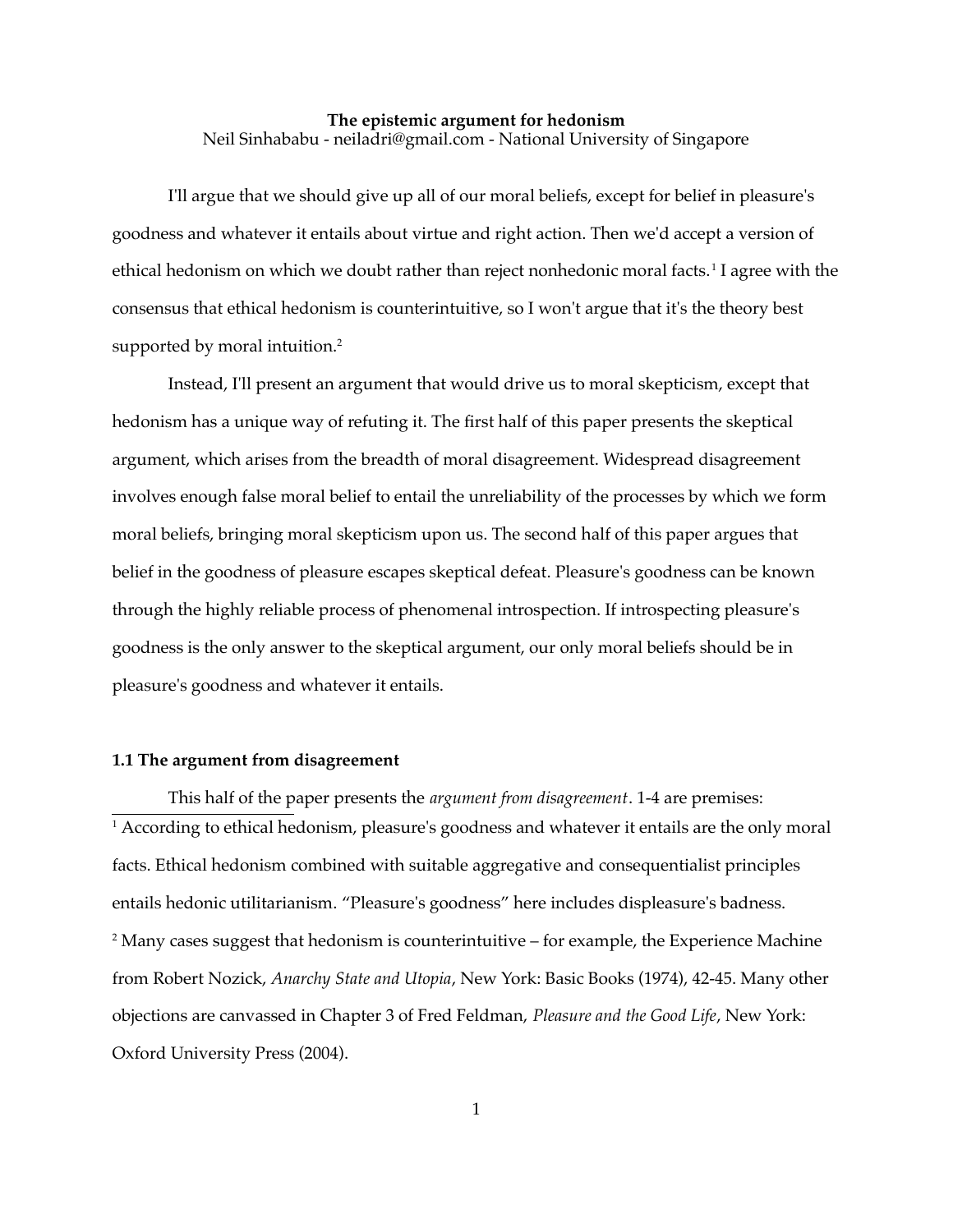1. In any moral disagreement, at least one party must be in error.

2. There is widespread moral disagreement.

3. If there is widespread error about a topic, we should retain only those beliefs about it formed through reliable processes.

4. If there is widespread error about morality, there are no reliable processes for forming moral beliefs.

5. There is widespread error about morality (from 1 and 2).

6. We should retain only those moral beliefs formed through reliable processes (from 3 and 5).

7. There are no reliable processes for forming moral beliefs (from 4 and 5).

8. We should give up all of our moral beliefs (from 6 and 7).

This section briefly explains how the argument works, and distinguishes it from other recent arguments involving disagreement. The next three sections defend 2-4 at length.

1 lays out how moral disagreement must work – at least one party must be in error. The objectivity of morality entails this. Parties to any moral disagreement assert genuinely contradictory propositions, some of which must be false. Noncognitivists and constructivists might deny 1, claiming that moral disagreement need not involve error on any side. I can't do their views justice here, and I'll assume that noncognitivist and constructivist construals of moral concepts are mistaken, and any genuine moral facts must be objective.<sup>[3](#page-1-0)</sup>

<span id="page-1-0"></span>Section 1.2 argues that there is widespread moral disagreement, as 2 suggests. 2 refers only to disagreement about the fundamental moral questions, not disagreement that arises from agreement on these questions combined with differing opinions on nonmoral matters. Disagreement arising from differing nonmoral beliefs doesn't advance the argument, as it  $3$  Noncognitivism can account for inconsistency only by giving a flawed account of nonmoral discourse, as argued in Mark Schroeder, *Being For*, Oxford: Oxford University Press (2008). For an argument that noncognitivism cannot make sense of moral disagreement, see David Merli, "Expressivism and the Limits of Moral Disagreement," *The Journal of Ethics* 12 (2008): 25-55.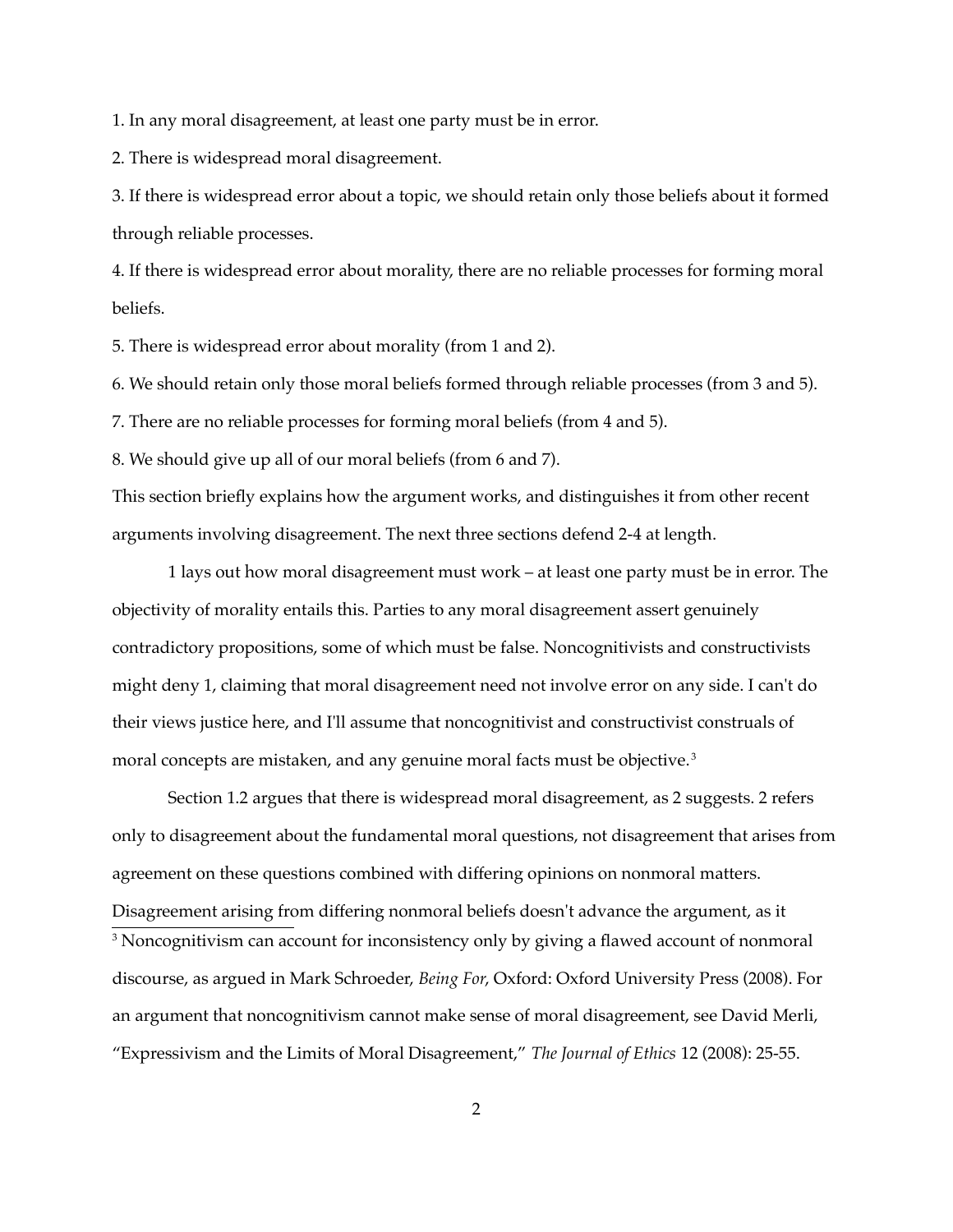doesn't bear on the reliability of our processes for forming moral beliefs. 1 and 2 imply 5, that there is widespread moral error. Since parties to a moral disagreement contradict each other about an objective fact, each disagreement involves false belief. Disagreement between many parties about many things involves many false beliefs about many things.

What should we do if there is widespread error about some topic, as 5 suggests? Section 1.3 argues that we should retain only those beliefs about the topic formed through reliable processes, as 3 suggests. The processes driving belief-formation on the topic leave people at a high risk of having false beliefs. If we hold beliefs on the topic and the processes that created them are of average reliability for the topic, they run a high risk of being false. If this risk is high enough, we should abandon our beliefs. But we need not abandon our beliefs if an unusually reliable process of belief-formation supports them.

Section 1.4 argues that if there is widespread error about morality, there is no reliable process for forming moral beliefs, as 4 suggests. This might seem surprising, because it's easy to see how some processes might be reliable amidst widespread error. But widespread error entails that any one process responsible for a large majority of our moral beliefs must be unreliable, since it created a large share of the widespread error. 4 can still be false if some process which produces only a small fraction of our moral beliefs is reliable, allowing us to avoid the unreliability of our other ways of forming moral beliefs. (The second half of this paper answers the skeptical argument by offering what I think is the only counterexample to 4 – phenomenal introspection, which reliably informs us of pleasure's moral value.) So defending 4 requires denying the reliability of every such minor process. I'll argue against many of the mostdiscussed contenders. 4 and 5 together imply 7, the absence of any reliable processes of belief formation. When 6, which only allows moral beliefs formed through reliable processes, is combined with 7, we arrive at 8 and must abandon all our moral beliefs.

The argument from disagreement avoids the difficulties with explanatory arguments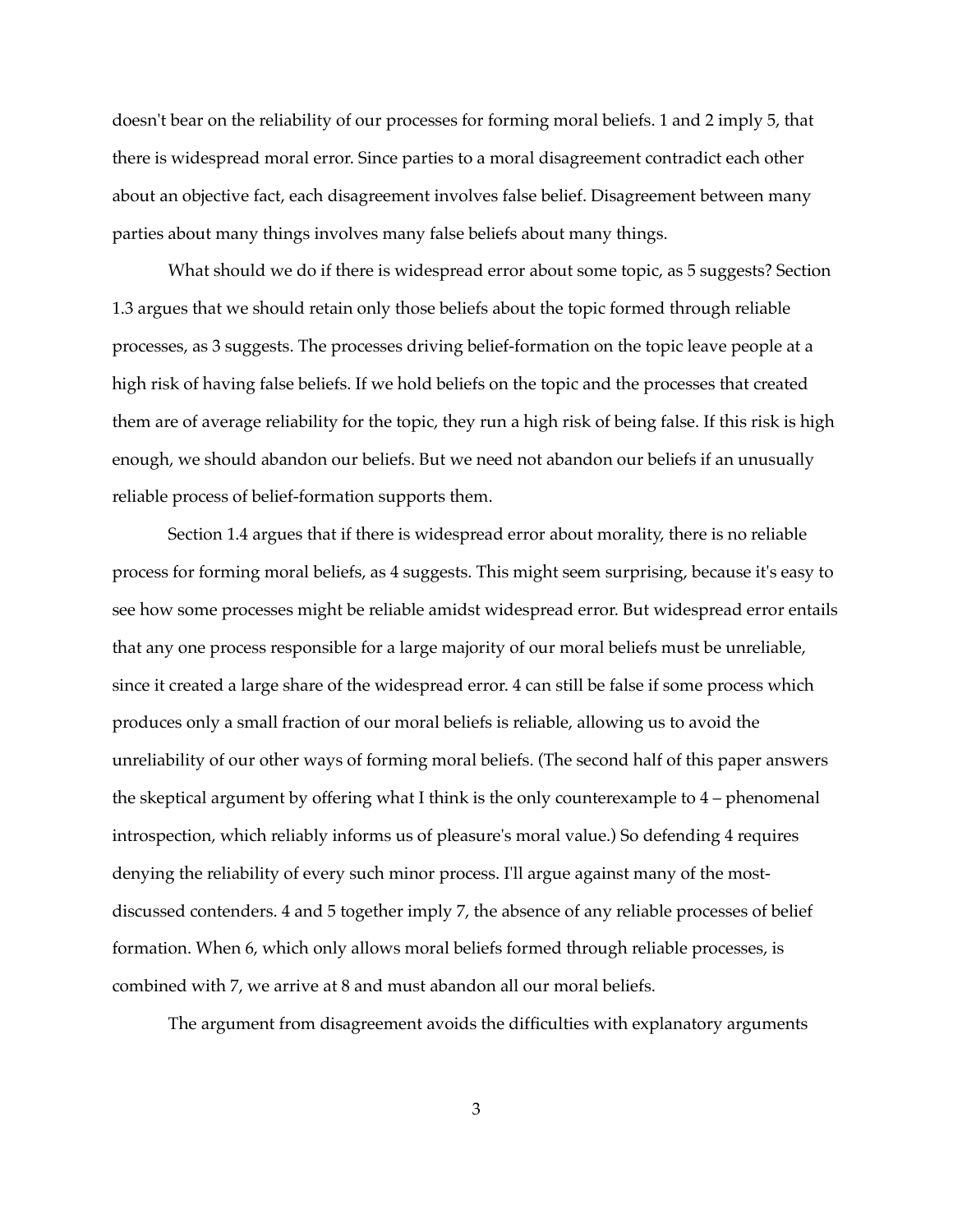from disagreement, like John Mackie's argument from relativity. Mackie argues that moral belief isn't best explained by objective moral value, since there are so many differing views. He writes that "the actual variations in the moral codes are more readily explained by the hypothesis that they reflect ways of life than by the hypothesis that they express perceptions, most of them seriously inadequate and badly distorted, of objective values" (37).<sup>[4](#page-3-0)</sup> The argument from disagreement doesn't suggest rejecting morality for its explanatory inadequacy, as Mackie does. Explanatory arguments against morality might be implausible or self-undermining if they also forced us to reject color, numbers, or epistemic norms, which are similarly hard to place in our best explanations.<sup>[5](#page-3-1)</sup> The argument from disagreement avoids these problems, as it applies only when widespread disagreement entails so much error that our beliefs must be unreliably formed. Color, mathematics, and epistemic norms are topics where less disagreement obtains.

Much recent work in epistemology discusses disagreement between epistemic peers, especially disagreement between two people about a single proposition.<sup>[6](#page-3-2)</sup> As Katia Vavova argues, this work doesn't seem to support moral skepticism.[7](#page-3-3) Even if disagreement with one epistemic peer about one proposition doesn't force us to revise our beliefs, disagreement with 4 John Mackie, *Ethics: Inventing Right And Wrong*, London: Penguin (1977). This is how Mackie's argument is understood by David Brink, *Moral Realism and the Foundations of Ethics*, Cambridge: Cambridge University Press (1989), 197-209.

<span id="page-3-1"></span><span id="page-3-0"></span><sup>5</sup> See Geoffrey Sayre-McCord, "Moral Theory and Explanatory Impotence," responding to Gilbert Harman, "Ethics and Observation," both in Geoffrey Sayre-McCord (ed.), *Essays on Moral Realism*, Ithaca: Cornell University Press, 1988.

<span id="page-3-2"></span>6 For example, Thomas Kelly, "The Epistemic Significance of Disagreement," in Hawthorne and Szabo (eds.), *Oxford Studies in Epistemology Vol. 1*, Oxford: Oxford University Press (2005); and Adam Elga, "Reflection and Disagreement," *Noûs* 41:3 (2007): 478-502.

<span id="page-3-3"></span><sup>7</sup>Katia Vavova, "Moral Disagreement and Moral Skepticism," *Philosophical Perspectives* 28 (2014): 302-333.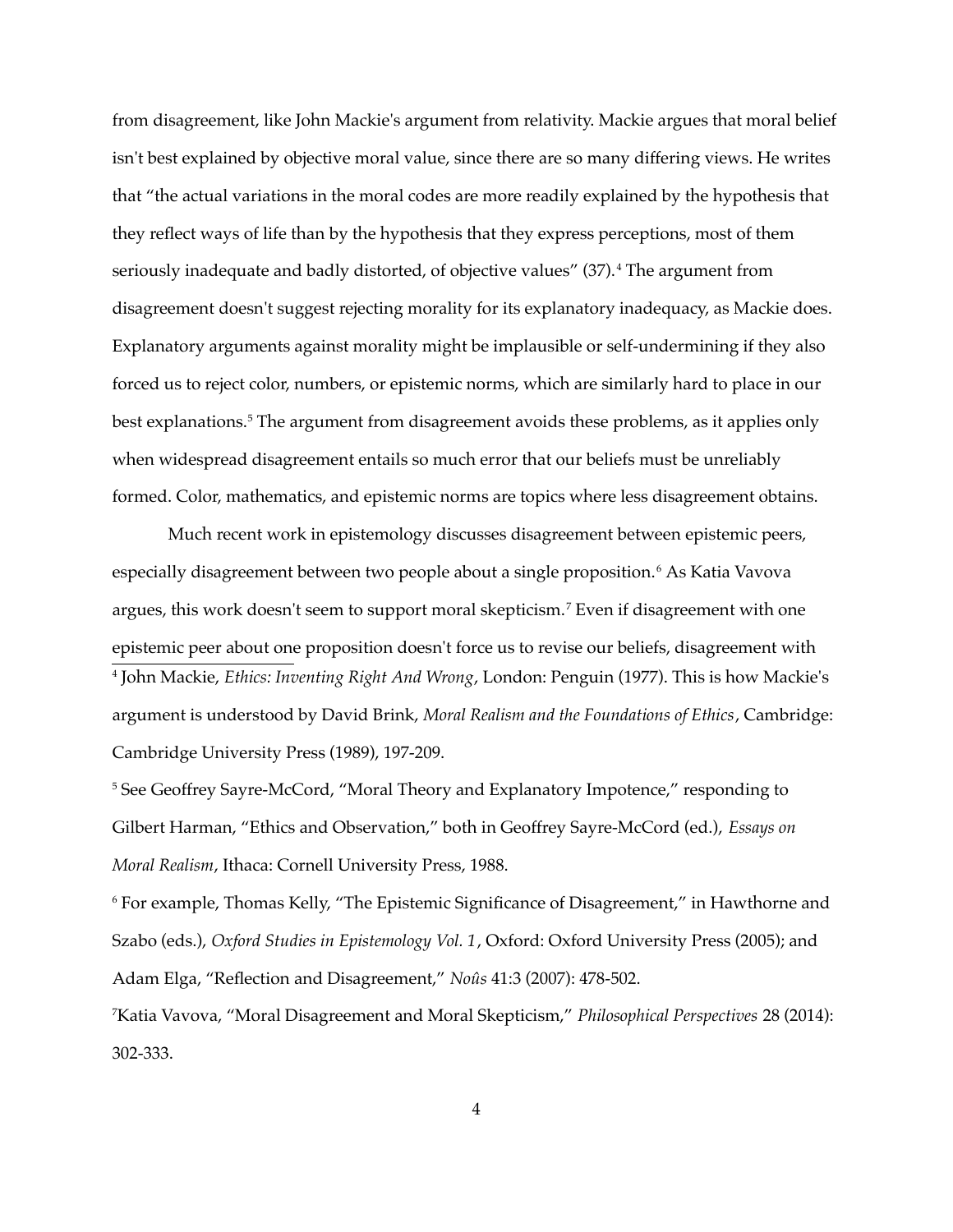the rest of humanity about entire theories may force such massive revisions. Unlike peer disagreement, mass disagreement can demonstrate the general unreliability of human beliefforming processes. The argument from disagreement provides a route to this conclusion, moving from widespread disagreement to widespread error to the unreliability of our processes of belief-formation.[8](#page-4-0)

Several other arguments from moral disagreement to skepticism or anti-realism are nicely criticized by David Enoch and Michael Huemer.<sup>[9](#page-4-1)</sup> But Enoch and Huemer don't respond to arguments that use the presence of error in each moral disagreement to show that widespread moral disagreement entails widespread error, which demonstrates our processes of moral belief-formation to be unreliable. My argument is the only one that does this. So I hope it'll be of independent interest, apart from the broader argument for hedonism.

Richard Joyce and Sharon Street present evolutionary debunking arguments that can support moral skepticism, just as the argument from disagreement does.<sup>[10](#page-4-2)</sup> They hold that our moral beliefs are produced by evolutionary processes that are unlikely to have any systematic correlation with objective moral truth. Seeing this, we should abandon our beliefs in objective moral facts. This evolutionary debunking argument offers another route to the skeptical conclusion of the argument from disagreement. Section 2.1 will outline how hedonists' answer to the argument from disagreement answers evolutionary debunking arguments as well.  $^{\rm 8}$  For a helpful discussion of multiparty intertheoretic disagreement that inspires the argument presented here, see Todd Stewart, "The Competing Practices Argument and Self-Defeat," *Episteme* (2005): 13-24.

<span id="page-4-2"></span><span id="page-4-1"></span><span id="page-4-0"></span>9 David Enoch, "How is Moral Disagreement a Problem for Realism?" *Journal of Ethics* 13 (2009) 15-50; and Michael Huemer, *Ethical Intuitionism*, New York: Palgrave MacMillan (2005). <sup>10</sup> Sharon Street, "A Darwinian Dilemma for Realist Theories of Value," *Philosophical Studies* 127:1 (2006): 109-166, and Richard Joyce, *The Myth of Morality*, Cambridge: Cambridge University Press (2001).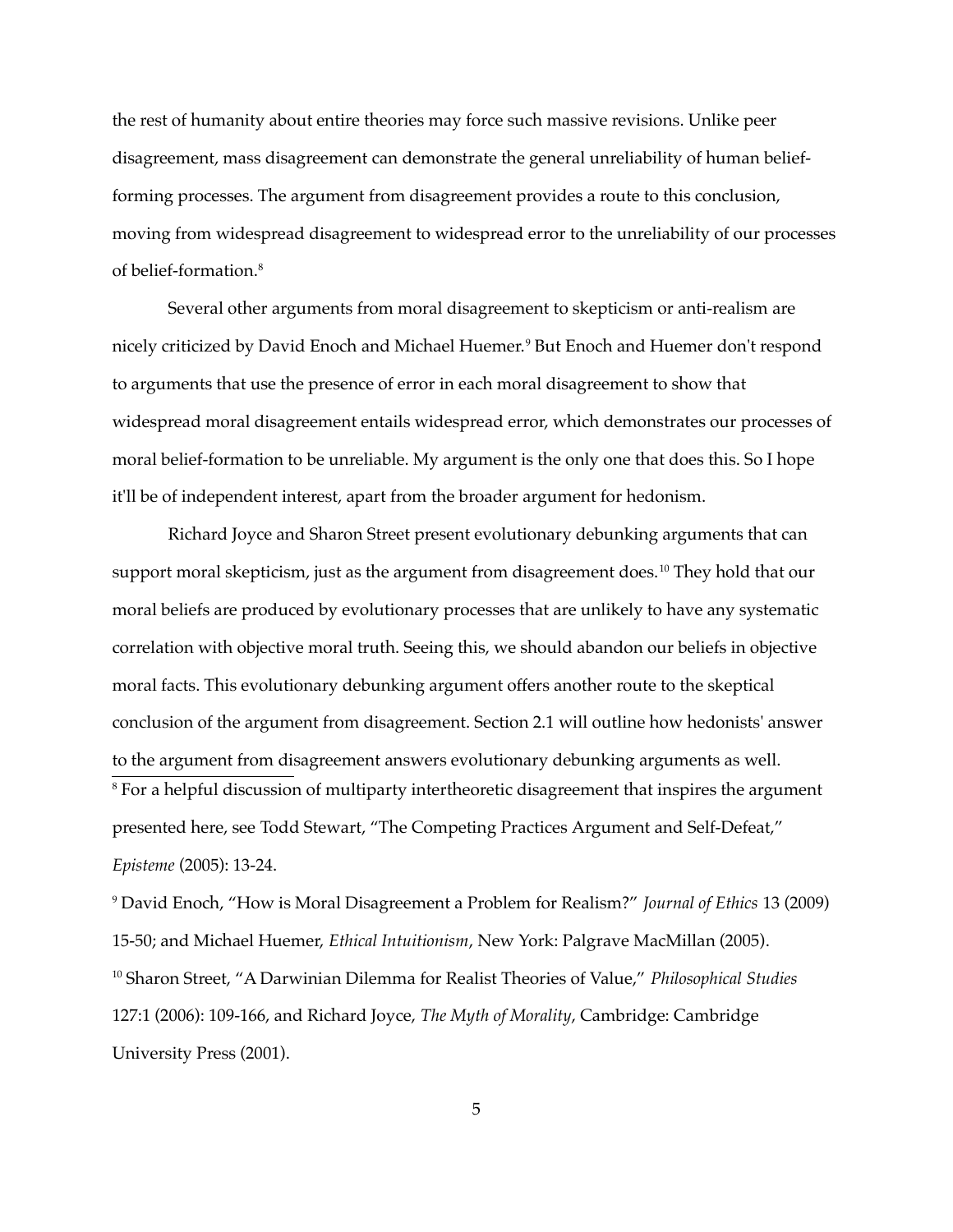### **1.2 There is widespread moral disagreement**

Many philosophers will contend that there isn't enough moral disagreement to drive the argument from disagreement forward. Proving otherwise would require more anthropological and historical work than this paper could contain. So I'll just aim to make the existence of that much moral disagreement plausible enough that readers will regard the argument as worthy of concern. First I'll present some evidence that actual moral disagreement is this great. To answer the objection that differing opinions about moral questions really arise from nonmoral disagreement, I'll argue that the different nonmoral beliefs are often the products of underlying moral disagreement. Finally, I'll argue that the narrow areas of moral agreement remaining after taking this point into account won't block the argument from disagreement.

For a vivid illustration of how intensely we disagree about morality, consider a scene from the end of the *Odyssey*. Odysseus has returned home and killed the hundred suitors who sought his wife's hand. He and his son Telemachus bring out twelve of the servant women, and make them assist in cleaning up the dead bodies.

Then when they had made the whole place quite clean and orderly, they took the women out and hemmed them in the narrow space between the wall of the domed room and that of the yard, so that they could not get away: and Telemachus said to the other two, "I shall not let these women die a clean death, for they were insolent to me and my mother, and used to sleep with the suitors."

So saying he made a ship's cable fast to one of the bearing-posts that supported the roof of the domed room, and secured it all around the building, at a good height, lest any of the women's feet should touch the ground; and as thrushes or doves beat against a net that has been set for them in a thicket just as they were getting to their nest, and a terrible fate awaits them, even so did the women have to put their heads in nooses one after the other and die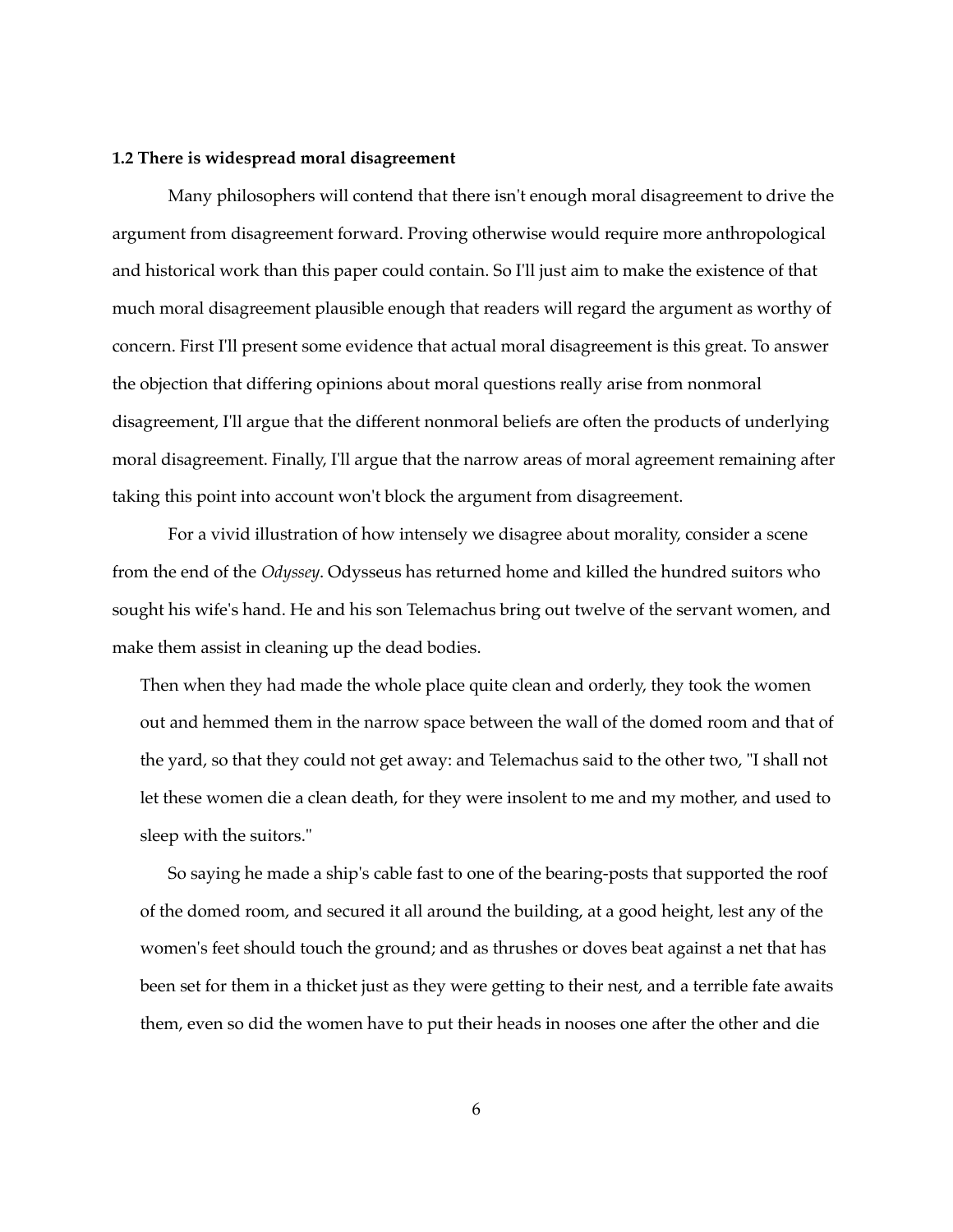most miserably. Their feet moved convulsively for a while, but not for very long.<sup>[11](#page-6-0)</sup> The *Odyssey*'s treatment of these events demonstrates how dramatically ancient Greek moral intuitions differ from ours. It doesn't dwell on the brutality of Telemachus, who killed twelve women for the trivial reasons he states, making them suffer as they die. While gods and men seek vengeance for other great and small offenses in the *Odyssey*, no one finds this mass murder worth avenging. It's a minor event in the denouement to a happy ending in which Odysseus (who first proposes killing the women) returns home and Telemachus becomes a man. That the Greeks could so easily regard these murders as part of a happy ending for heroes shows how deeply we disagree with them. It's as if we gave them a trolley problem with the 12 women on the side track and no one on the main track, and they judged it permissible for Telemachus to turn the trolley and kill them all. And this isn't some esoteric text of a despised or short-lived sect, but a central literary work of a long-lived and influential culture.

Human history offers similarly striking examples of disagreement on a variety of topics. These include sexual morality; the treatment of animals; the treatment of other ethnicities, families, and social classes; the consumption of intoxicating substances; whether and how one may take vengeance; slavery; whether public celebrations are acceptable; and gender roles.<sup>[12](#page-6-1)</sup> Moral obligations to commit genocide were accepted not only by some 20th century Germans, but by much of the ancient world, including the culture that gave us the Old Testament. One can only view the human past and much of the present with horror at the depth of human moral error and the harm that has resulted.

<span id="page-6-1"></span><span id="page-6-0"></span>One might think to explain away much of this disagreement as the result of differing <sup>11</sup> Homer, *The Odyssey*, Butler (trans.), (1900): [http://classics.mit.edu/Homer/odyssey.html.](http://classics.mit.edu/Homer/odyssey.html) Readers of mythology will easily find similar examples from other ancient texts. <sup>12</sup> See John Doris and Alexandra Plakias, "How to Argue about Disagreement: Evaluative Diversity and Moral Realism," in Sinnott-Armstrong (ed.), *Moral Psychology Vol. 2*, Cambridge MA: MIT Press (2008): 303-331.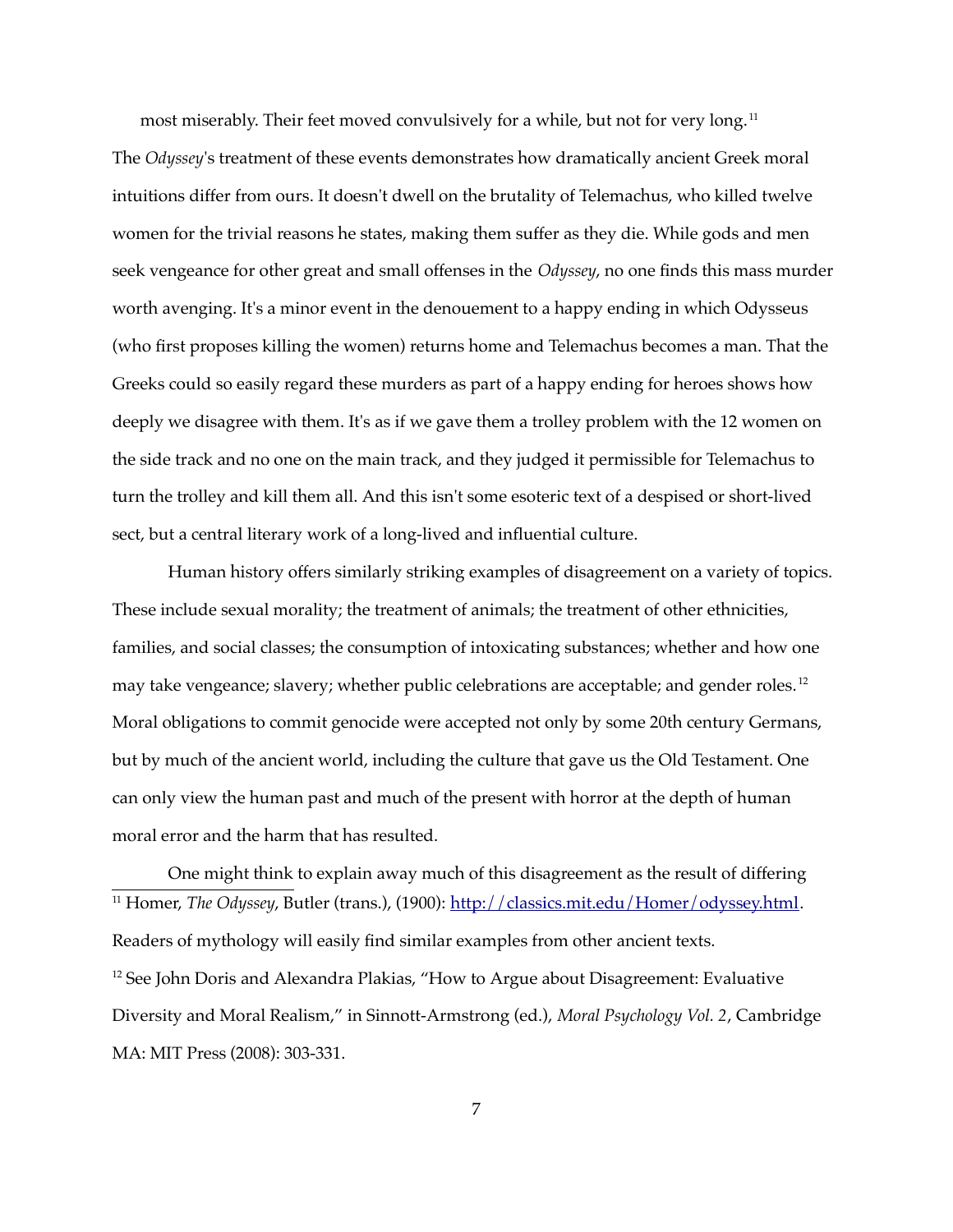nonmoral beliefs. Those who disagree about nonmoral issues may disagree on the moral rightness of a particular action despite agreeing on the fundamental moral issues. For example, they may agree that healing the sick is right, but disagree about whether a particular medicine will heal or harm. This disagreement about whether to prescribe the medicine won't be fundamentally about morality, and won't support the argument from disagreement.

I don't think the moral disagreements listed above are explained by differences in nonmoral belief. This isn't because sexists, racists, and bigots share the nonmoral views of those enlightened by feminism and other egalitarian doctrines – they don't. Rather, their differing views on nonmoral topics often are rationalizations of moral beliefs that fundamentally disagree with ours.<sup>[13](#page-7-0)</sup> Those whose fundamental moral judgments include commitments to the authority of men over women, or of one race over another, will easily accept descriptive psychological views that attribute less intelligence or rationality to women or the subjugated race. [14](#page-7-1) Moral disagreement supposedly arising from moral views in religious texts is similar. Given how rich and many-stranded most religious texts are, interpretive claims about their moral teachings often tell us more about the antecedent moral beliefs of the interpreter than about the text itself. This is why the same texts are interpreted to support so many different moral views. Similar phenomena occur with most moral beliefs. Environmentalists who value a lovely patch of wilderness will easily believe that its destruction will cause disaster, those who feel justified in <sup>13</sup> For a good discussion, see Nomy Arpaly, *Unprincipled Virtue*, New York: Oxford University Press (2003). For striking psychological evidence about rationalization, see Jonathan Haidt, "The Emotional Dog and the Rational Tail", *Psychological Review* 108:4 (2001): 814-834.  $14$  As system justification theorists in psychology argue, even subjugated groups form a structure of beliefs according to which their subjugation is justified. John Jost, Mahzarin Banaji, and Brian Nosek, "A Decade of System Justification Theory: Accumulated Evidence of Conscious and Unconscious Bolstering of the Status Quo", *Political Psychology* 25:5 (2004), 881-

<span id="page-7-1"></span><span id="page-7-0"></span>919.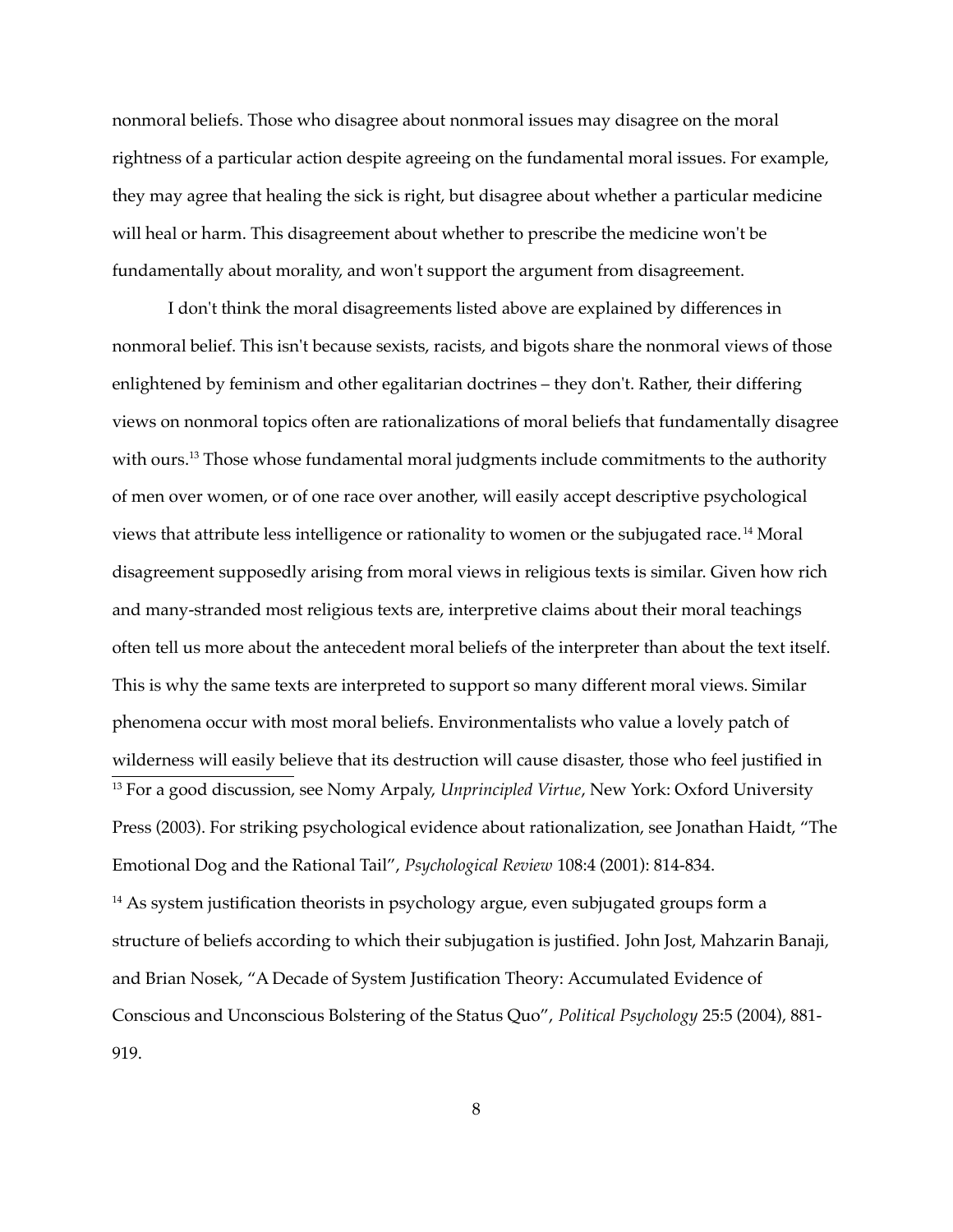eating meat will easily believe that the animals they eat don't suffer greatly, and libertarians who feel that redistributing wealth is unjust will easily believe that it raises unemployment. We shouldn't assume that differing moral beliefs on practical questions are caused by fundamental moral agreement combined with differing nonmoral beliefs. Often the differing nonmoral beliefs are caused by fundamental moral disagreement.

As we have no precise way of quantifying the breadth of disagreement or determining its epistemic consequences, it's unclear exactly how much disagreement the argument requires. While this makes the argument difficult to evaluate, it shouldn't stop us from proceeding, as we have to use the unclear notion of widespread disagreement in ordinary epistemic practice. If 99.9% of botanists agree on some issue about plants, non-botanists should defer to their authority and believe as most of them do. But if disagreement between botanists is suitably widespread, non-botanists should remain agnostic. A more precise and systematic account of when disagreement is widespread enough to generate particular epistemic consequences would be very helpful. Until we have one, we must employ the unclear notion of widespread disagreement, or some similar notion, throughout epistemic practice.

Against the background of widespread moral disagreement, there may still be universal or near-universal agreement on some moral questions. For example, perhaps all cultures agree that one should provide for one's elderly parents, even though they generally disagree elsewhere. How do these narrow areas of moral agreement affect the argument?

This all depends on whether the narrow agreement is reliably or unreliably caused. If narrow agreement results from a reliable process of belief-formation, it lets us avoid error, defeating the argument from disagreement. But widely accepted moral beliefs may result from widely prevailing unreliable processes leading everyone to the same errors. There's no special pressure to explain agreement in terms of reliable processes when disagreement is widespread. Explaining agreement in terms of reliable processes is preferable when we have some reason to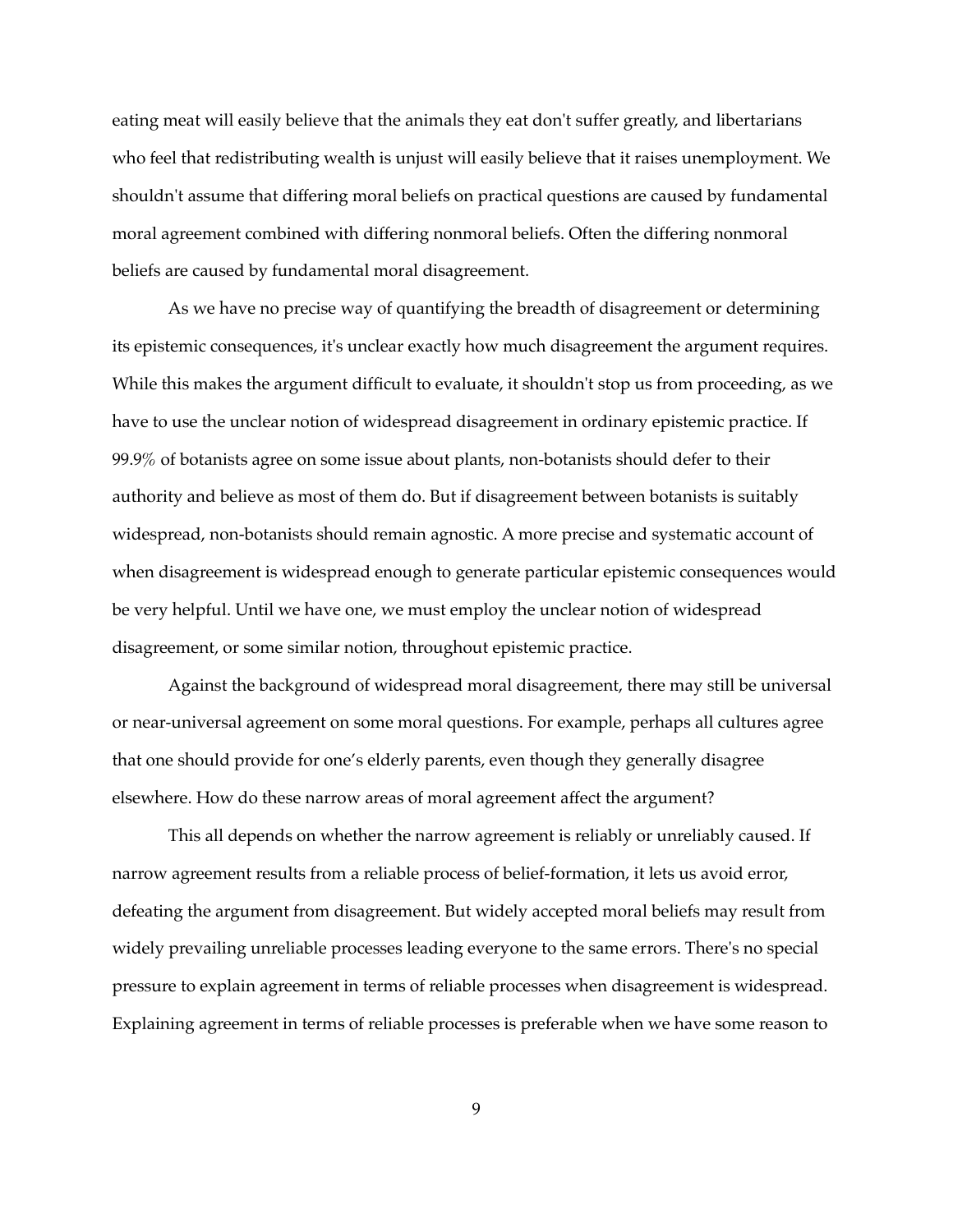think that the processes involved are generally reliable. Then we would want to understand cases of agreement in line with the general reliability of processes producing moral belief. But if disagreement is widespread, error is too. Since moral beliefs are so often false, invoking unreliable processes to explain them is better than invoking reliable ones. The next two sections discuss this in more detail.

We have many plausible explanations of narrow agreement on which moral beliefs are unreliably caused. Evolutionary and sociological explanations of why particular moral beliefs are widely accepted often invoke unreliable mechanisms.<sup>[15](#page-9-0)</sup> On these explanations, we agree because some moral beliefs were so important for reproductive fitness that natural selection made them innate in us, or so important to the interests controlling moral education in each culture that they were inculcated in everyone. For example, parents' influence over their children's moral education would explain agreement that one should provide for one's elderly parents. Plausible normative ethical theories won't systematically connect these evolutionary and sociological explanations with moral facts. If disagreement and error are widespread, they'll provide useful ways to reconcile unusual cases of widespread agreement with the general unreliability of the processes producing moral belief.

# **1.3 If there is widespread error about a topic, we should retain only those beliefs about it formed through reliable processes**

<span id="page-9-0"></span>Now I'll defend 3. First I'll show how the falsity of others' beliefs undermines one's own belief. Then I'll clarify the notion of a reliable process. I'll consider a modification to 3 that epistemic internalists might favor, and show that the argument accommodates it. I'll illustrate <sup>15</sup> For evolutionary explanations, see Street (2006) and Joyce (2001). For classic sociological explanations, see Michel Foucault, *Discipline and Punish: The Birth of the Prison*, Sheridan-Smith (trans.), New York: Vintage (1977); and Friedrich Nietzsche, *On the Genealogy of Morality*, Clark and Swensen (trans.), Indianapolis: Hackett, 1998.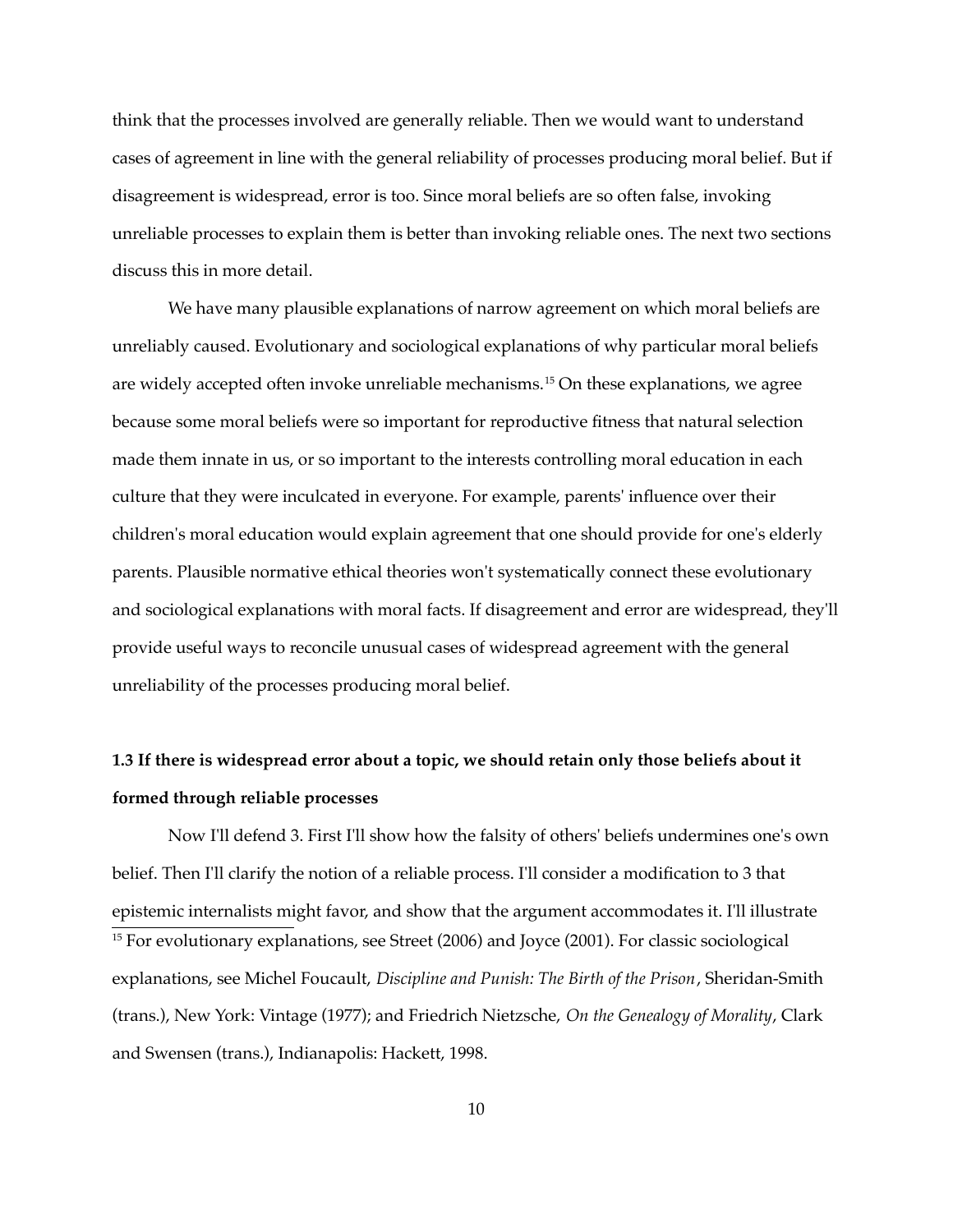3's plausibility by considering cases where it correctly guides our reasoning. Finally, I'll show how 3 is grounded in the intuitive response to grave moral error.

First, a simple objection: "Why should I care whether other people have false beliefs? That's a fact about other people, and not about me. Even if most people are wrong about some topic, I may be one of the few right ones, even if there's no apparent reason to think that my way of forming beliefs is any more reliable."

While widespread error leaves open the possibility that one has true beliefs, it reduces the probability that my beliefs are true. Consider a parallel case. I have no direct evidence that I have an appendix, but I know that previous investigations have revealed appendixes in people. So induction suggests that I have an appendix. Similarly, I know on the basis of 1 and 2 that people's moral beliefs are, in general, rife with error. So even if I have no direct evidence of error in my moral beliefs, induction suggests that they are rife with error as well.

<span id="page-10-0"></span>3 invokes the reliability of the processes that produce our beliefs. Assessing processes of belief-formation for reliability is an important part of our epistemic practices. If someone tells me that my belief is entirely produced by wishful thinking, I can't simply accept that and maintain the belief. Knowing that wishful thinking is unreliable, I must either deny that my belief is entirely caused by wishful thinking or abandon the belief. But if someone tells me that my belief is entirely the result of visual perception, I'll maintain it, assuming that it concerns sizable nearby objects or something else about which visual perception is reliable. While providing precise criteria for individuating processes of belief-formation is hard, as the literature on the generality problem for reliabilism attests, individuating them somehow is indispensable to our epistemic practices.[16](#page-10-0) Following Alvin Goldman's remark that "It is clear <sup>16</sup> Earl Conee and Richard Feldman, "The Generality Problem for Reliabilism," *Philosophical Studies* 89 (1998):1-29. The generality problem seeems to apply to all plausible epistemological views, as argued by Juan Comesaña, "A Well-Founded Solution to the Generality Problem," *Philosophical Studies* 129 (2006): 27-47.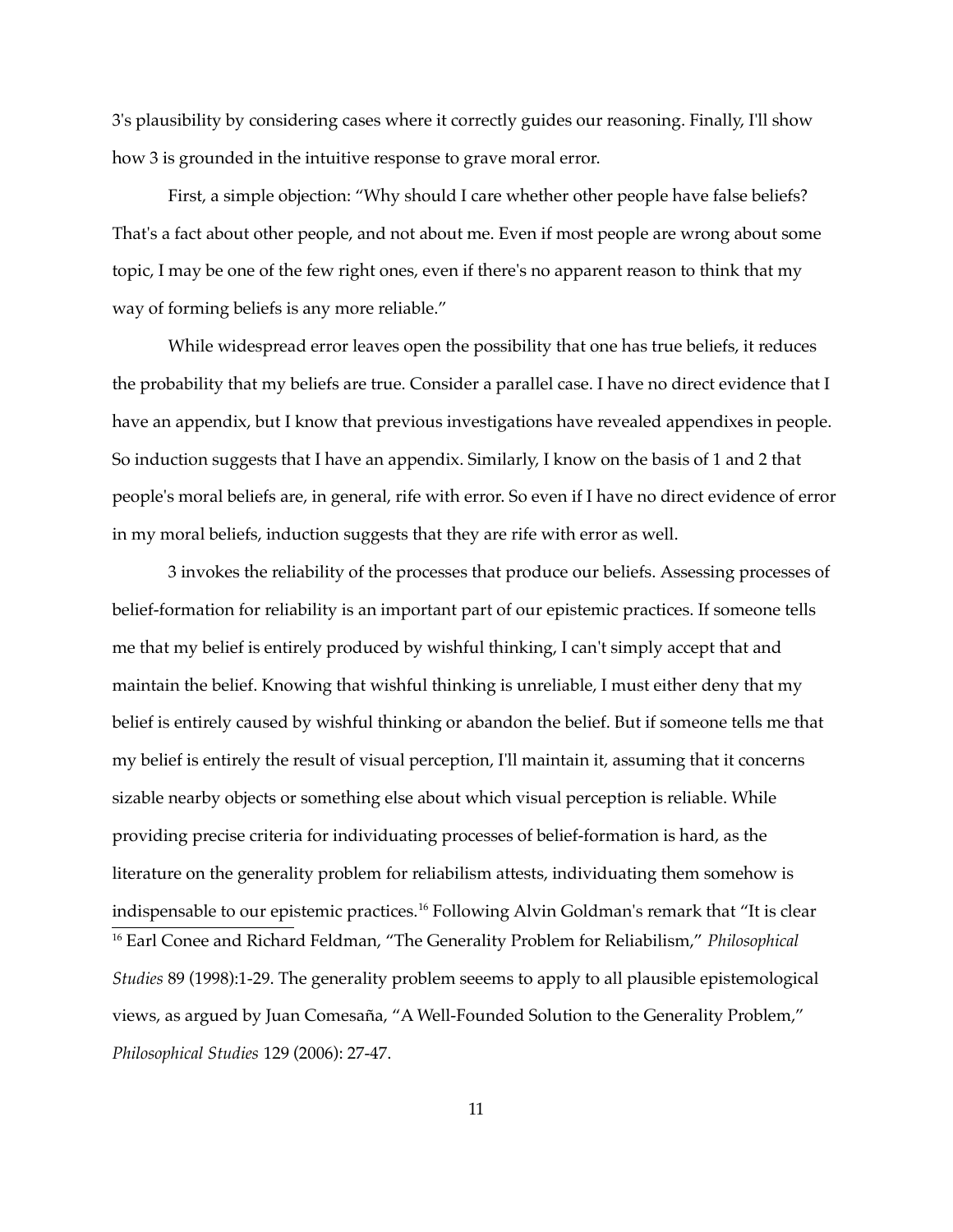that our ordinary thought about process types slices them broadly" (346), I'll treat cognitive process types like wishful thinking and visual perception as appropriately broad.[17](#page-11-0) Trusting particular people and texts, meanwhile, are too narrow. Cognitive science may eventually help us better individuate cognitive process types for the purposes of reliability assessments and discover which processes produce which beliefs.

Epistemic internalists might reject 3 as stated, claiming that it isn't widespread error that would justify giving up our beliefs, but our having reason to believe that there is widespread error. They might also claim that our justification for believing the outputs of some process depends not on its reliability, but on what we have reason to believe about its reliability. The argument will still go forward if 3 is modified to suit internalist tastes, changing its antecedent to "If we have reason to believe that there is widespread error about a topic" or changing its consequent to "we should retain only those beliefs about it that we have reason to believe were formed through reliable processes." While 3's antecedent might itself seem unnecessary on the original formulation, it's required for 3 to remain plausible on the internalist modification. Requiring us to have reason to believe that any of our belief-formation processes are reliable before retaining their outputs might lead to skepticism. The antecedent limits the scope of the requirement to cases of widespread error, averting general skeptical conclusions. The argument will still attain its conclusion under these modifications. Successfully defending the premises of the argument and deriving widespread error (5) and unreliability (7) gives those of us who have heard the defense and derivation reason to believe 5 and 7. This allows us to derive 8. (Thus the pronoun 'we' in 3, 6, and 8.)

<span id="page-11-0"></span>3 describes the right response to widespread error in many actual cases. Someone in the 12<sup>th</sup> century, especially upon hearing the disagreeing views of many cultures regarding the origins of the universe, would do well to recognize that error on this topic was widespread and <sup>17</sup> Alvin Goldman, "What is Justified Belief?" in Sosa and Kim (eds.), *Epistemology: An Anthology*, Massachusetts: Blackwell (2000).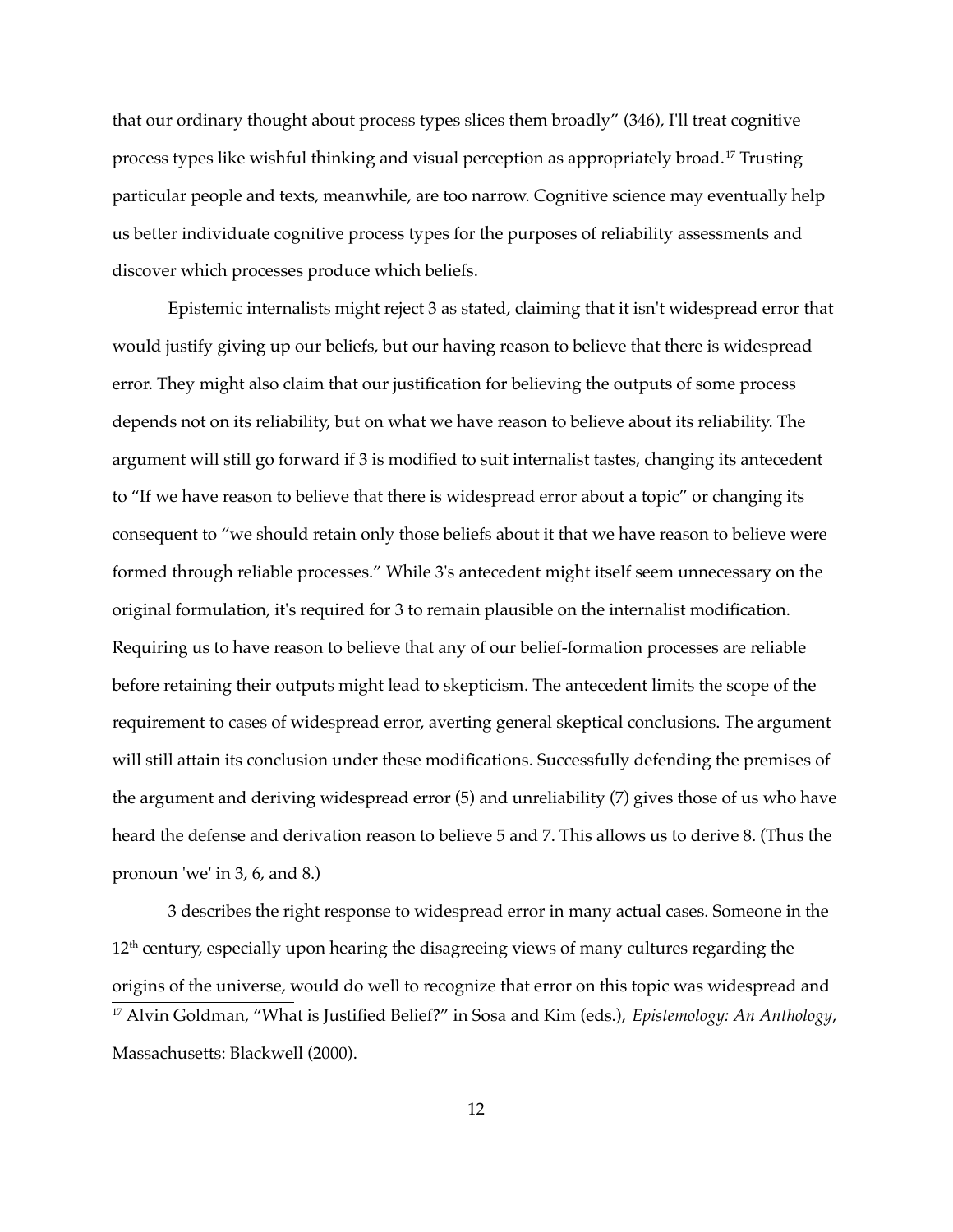retreat to agnosticism about it. Only when modern astrophysics extended reliable empirical methods to cosmology would it be rational to move forward from agnosticism and accept a particular account of how the universe began. Similarly, disagreement about which stocks will perform better than average is widespread among investors, suggesting that one's beliefs on the matter have a high likelihood of error. It's wise to remain agnostic about the stock market without an unusually reliable way of forming beliefs – for example, the sort of secret insider information that it's illegal to trade on.

3 permits us to hold onto our moral beliefs in individual cases of moral disagreement, suggesting skeptical conclusions only when moral disagreement is widespread. When we consider a single culture's abhorrent moral views, like the Greeks' acceptance of Telemachus and Odysseus' murders of the servant women, we don't think that maybe the Greeks were right to see nothing wrong and we should reconsider our outrage. Instead, we're horrified by their grave moral error. I think this is the right response. We're similarly horrified by the moral errors of Hindus who burned widows on their husbands' funeral pyres, American Southerners who supported slavery and segregation, our contemporaries who condemn homosexuality, and countless others. The sheer number of cases like this requires us to regard moral error as a pervasive feature of the human condition. Humans typically form moral beliefs through unreliable processes and have appendixes. We are humans, so this should reduce our confidence in our moral judgments. The prevalence of error in a world full of moral disagreement demonstrates how bad humans are at forming true moral beliefs, undermining our own moral beliefs. Knowing that unreliable processes so often lead humans to their moral beliefs, we'll require our moral beliefs to issue from reliable processes.

# **1.4 If there is widespread error about morality, there are no reliable processes for forming moral beliefs**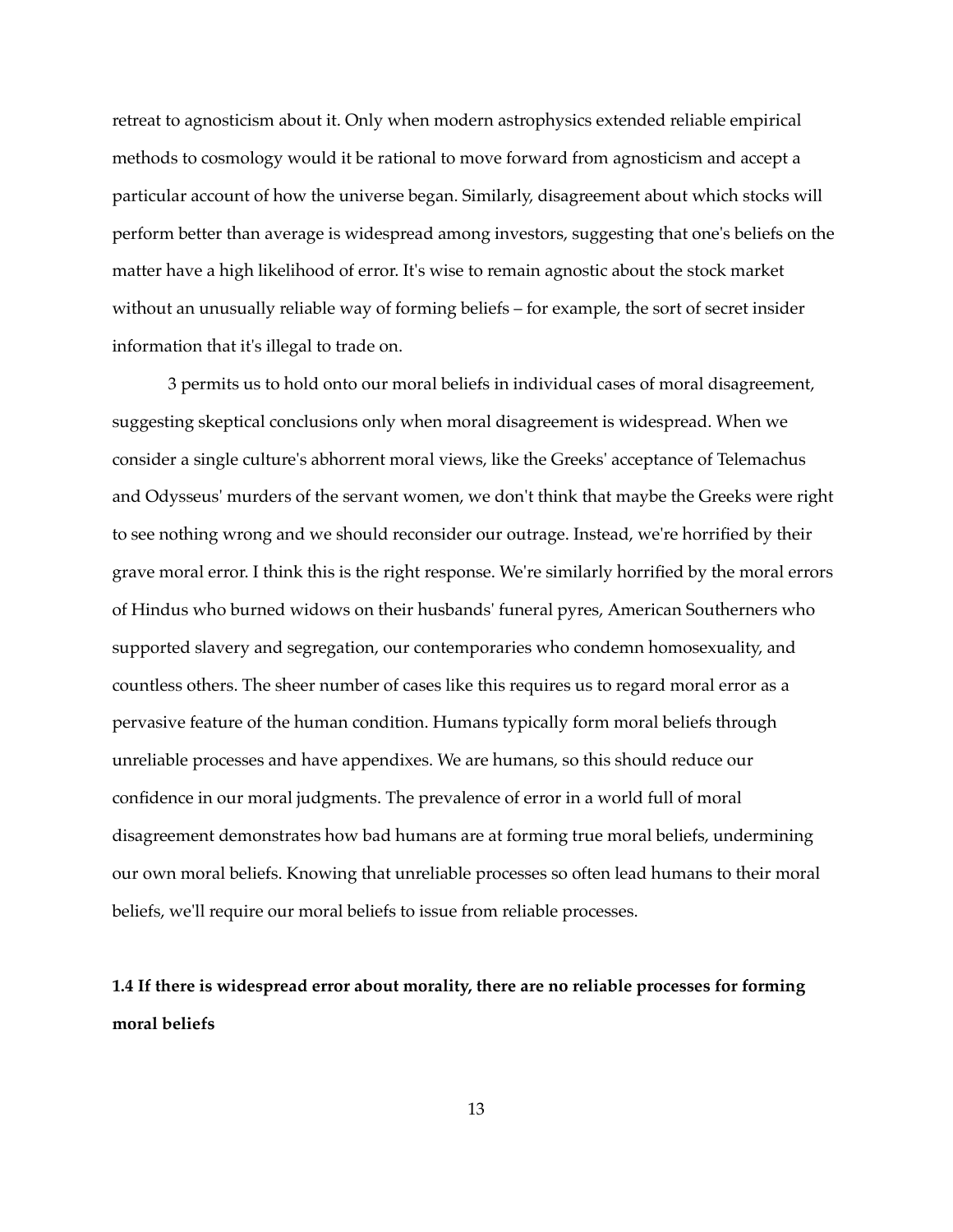A reliable process for forming moral beliefs would avert skeptical conclusions. I'll consider several processes and argue that they don't help us escape moral skepticism. Ordinary moral intuition, whether it involves a special rational faculty or our emotional responses, is shown to be unreliable by the existence of widespread error. The argument from disagreement either prevents reflective equilibrium from generating moral conclusions or undermines it. Conceptual analysis is reliable, but delivers the wrong kind of knowledge to avert skepticism. If all our processes for forming moral beliefs are unreliable, moral skepticism looms. 4 is false only because of one process – phenomenal introspection, which lets us know of the goodness of pleasure, as the second half of this paper will discuss.

Widespread error guarantees the unreliability of any process by which we form all or almost all of our moral beliefs. While widespread error allows some processes responsible for a small share of our moral beliefs to predominantly create true beliefs, it implies that any process generating a very large share of moral belief must be highly error-prone. Since the process produced so many of our moral beliefs, and so many of them are erroneous, it must be responsible for a large share of the error. If more of people's moral beliefs were true, things would be otherwise. Widespread truth would support the reliability of any process that produced most or all of our moral beliefs, since that process would be responsible for so much true belief. But given widespread error, ordinary moral intuition must be unreliable. This point provides a forceful response to Moorean opponents who insist that we can't give up the reliability of a process by which we form all or nearly all of our beliefs on an important topic, since this would permit counterintuitive skeptical conclusions. Even if this Moorean response helps against external world skeptics who employ counterfactual thought experiments involving brains in vats, it doesn't help against moral skeptics who use 1 and 2 to derive widespread actual error. Once we accept that widespread error actually obtains, a great deal of human moral knowledge has already vanished. Insisting on the reliability of the process then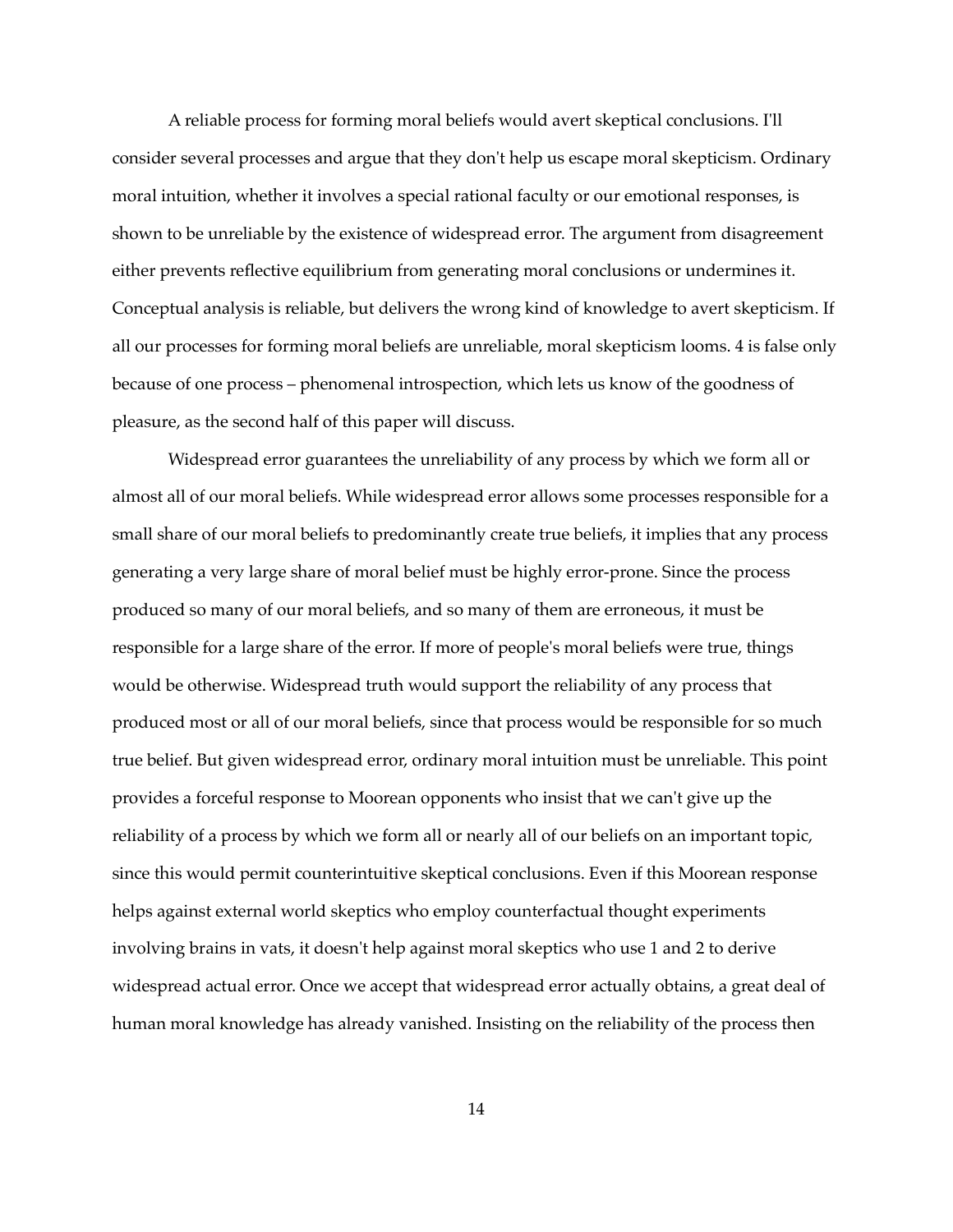seems implausible and pointless. I'll briefly consider two conceptions of moral intuition – as a special rational faculty by which we grasp non-natural moral facts, and as a process by which our emotions lead us to form moral beliefs – and show how widespread error guarantees their unreliability.

Some philosophers regard moral intuition as involving a special rational faculty that lets us know non-natural moral facts.[18](#page-14-0) They argue that knowledge on many topics including mathematics, logic, and modality involves this rational faculty, so moral knowledge might operate similarly. This suggests a way for them to defend the reliability of moral intuition in the face of widespread error: if intuition is reliable about these other things, its overall reliability across moral and nonmoral areas allows us to reliably form moral beliefs by using it. This defense won't work. When an epistemic process is manifestly unreliable on some topic, as widespread error shows any process responsible for most of our moral beliefs to be, the reliability of that process elsewhere won't save it on that topic. Even if testimony is reliable, this doesn't imply the reliability of compulsive gamblers' testimony about the next spin of the roulette wheel. Even if intuition remains reliable elsewhere, widespread disagreement still renders it unreliable in ethics.

I see ordinary moral intuition as a process of emotional perception in which our feelings cause us to form moral beliefs.[19](#page-14-1) Just as visual experiences of color cause beliefs about the colors of surfaces, emotional experiences cause moral beliefs. Pleasant feelings like approval, admiration, or hope in considering actions, persons, or states of affairs lead us to believe they <sup>18</sup> For example, Huemer (2005).

<span id="page-14-1"></span><span id="page-14-0"></span><sup>19</sup> I fully defend this emotional perception account of moral judgment in my *Humean Nature*, Oxford University Press (under contract). See Simone Schnall *et al*, "Disgust as Embodied Moral Judgment", *Personality and Social Psychology Bulletin* 34:8 (2008): 1096-1109; Simone Schnall, Jennifer Benton, and Sophie Harvey, "With a Clean Conscience: Cleanliness Reduces the Severity of Moral Judgments", *Psychological Science* 19:12 (2008): 1219-1222; and Haidt (2001).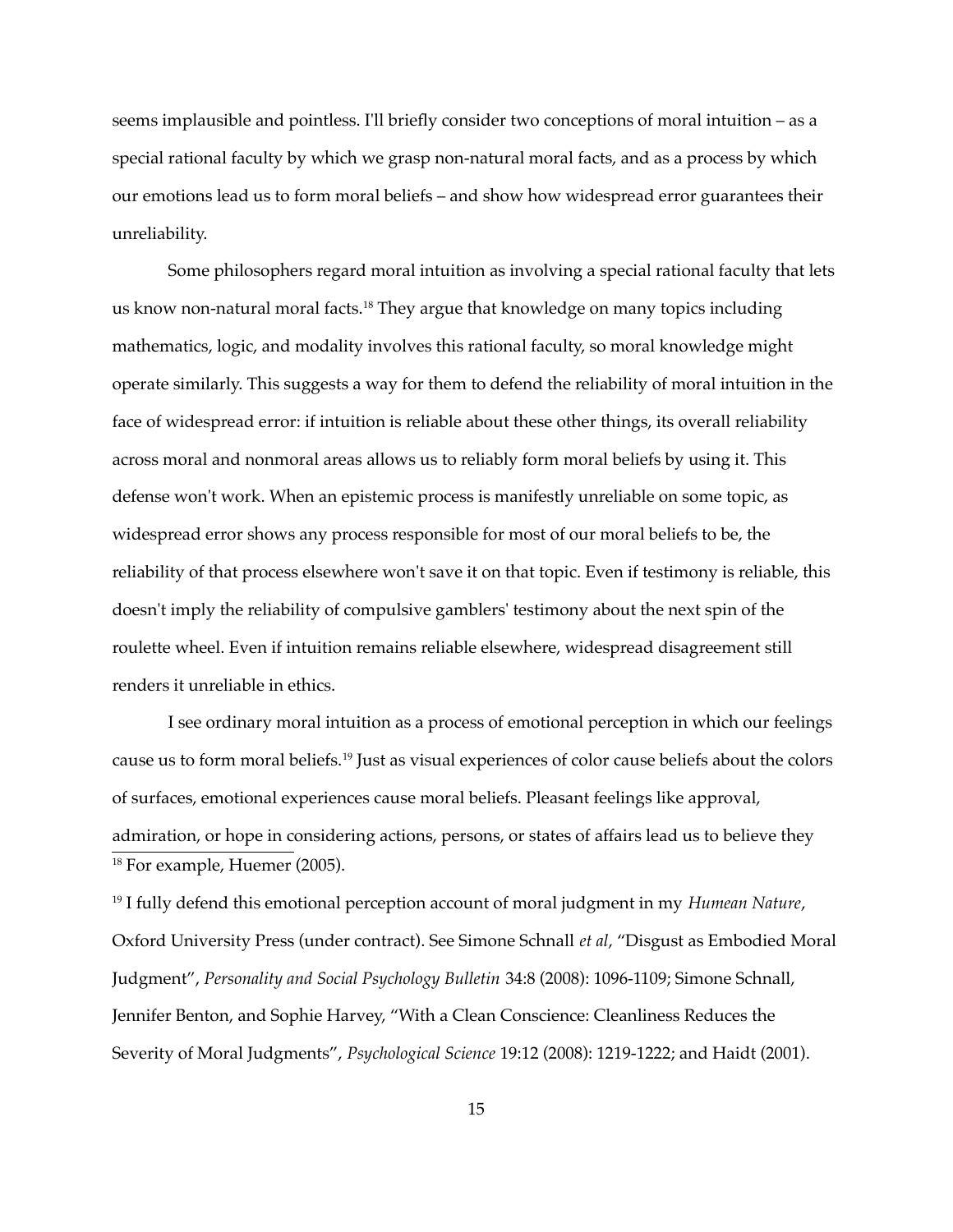are right, virtuous or good. Unpleasant emotions like guilt, disgust, or horror in considering actions, persons, or states of affairs lead us to believe they are wrong, vicious, or bad. We might have regarded this as a reliable way to know about moral facts, just as visual perception is a reliable way to know about color, if not for widespread error. But because of widespread error, we can only see it as an unreliable process responsible for our dismal epistemic situation.

Reflective equilibrium is the prevailing methodology in normative ethics today. It involves modifying our beliefs about particular cases and general principles to make them cohere. Whether or not nonmoral propositions like the premises of the argument from disagreement are admissible in reflective equilibrium, widespread error prevents reflective equilibrium from reliably generating a true moral theory, as I'll explain.

If the premises of the argument from disagreement are admitted into reflective equilibrium, the argument can be reconstructed there, and reflective equilibrium will dictate that we give up all of our moral beliefs. To avoid this conclusion, the premises of the argument from disagreement would have to be revised away on moral grounds. These premises are a metaethical claim about the objectivity of morality which seems to be a conceptual truth, an anthropological claim about the existence of disagreement, a very general epistemic claim about when we should revise our beliefs, and a more empirically grounded epistemic claim about our processes of belief-formation and their reliability. While reflective equilibrium may move us to revise substantive moral beliefs in view of other substantive moral beliefs, claims of these other kinds are less amenable to such revision. Unless ambitious arguments for revising these nonmoral claims away succeed, we must follow the argument to its conclusion and accept that reflective equilibrium makes moral skeptics of us.[20](#page-15-0)

<span id="page-15-0"></span>If only moral principles and judgments are considered in reflective equilibrium, it won't  $20$  For a discussion of how odd it would be to revise away empirical nonmoral claims on moral grounds, see Alex Barber, "Science's Immunity to Moral Refutation", *Australasian Journal of Philosophy*, 91:4 (2013): 633-653.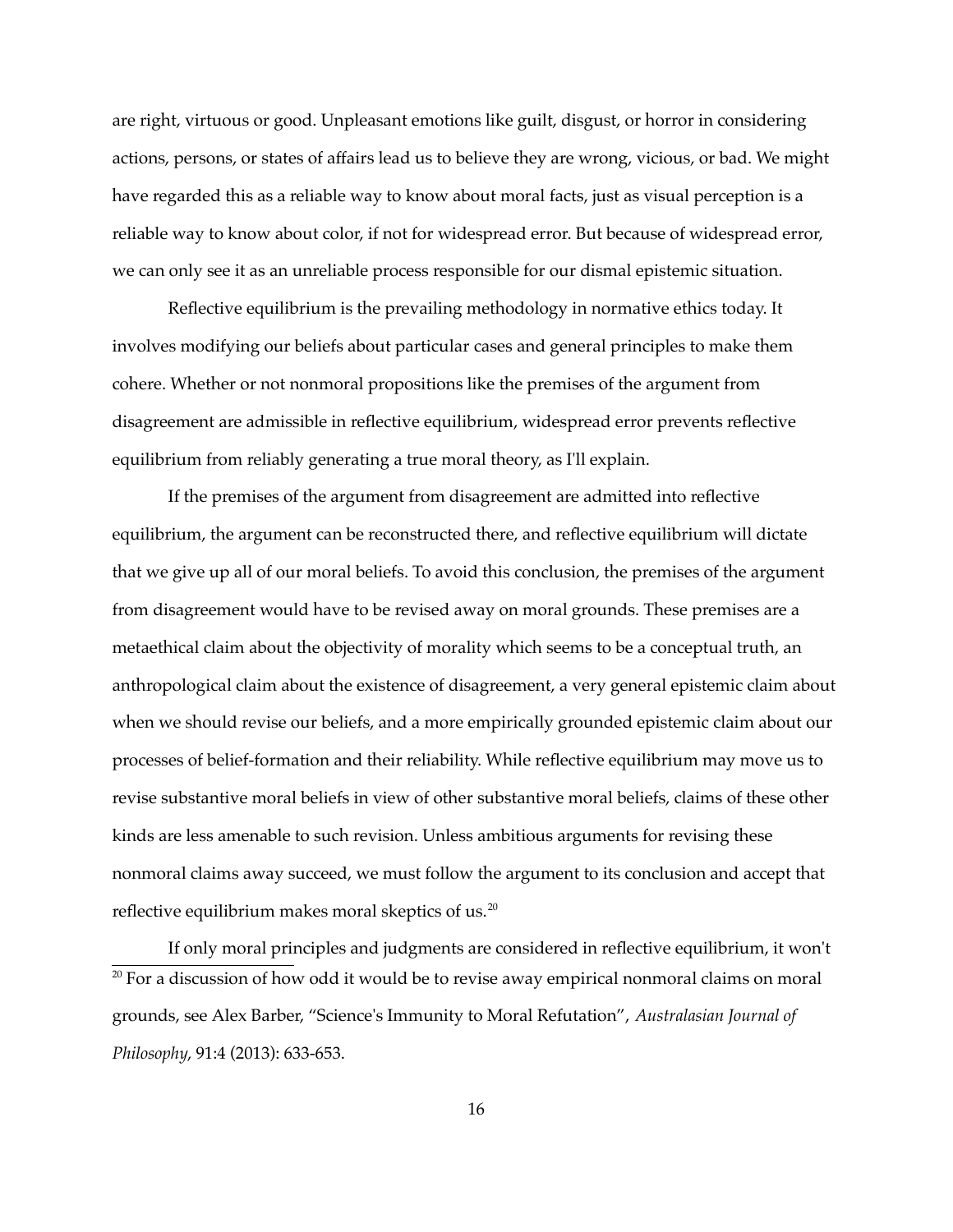make moral skeptics of us, but the argument from disagreement will undermine its conclusions. The argument forces us to give up the pre-existing moral beliefs against which we test various moral propositions in reflective equilibrium. While we may be justified in believing something because it coheres with our other beliefs, this justification goes away once we see that those beliefs should be abandoned. Coherence with beliefs that we know we should give up doesn't confer justification.

Now I'll consider conceptual analysis. It can produce moral beliefs about conceptual truths – for example, that the moral supervenes on the nonmoral, and that morality is objective. It also may provide judgments about relations between different moral concepts – perhaps, that if the only moral difference between two actions is that one would produce morally better consequences than the other, doing what produces better consequences is right. I regard conceptual analysis as reliable, so that the argument from disagreement does not force us to give up the beliefs about morality it produces. Unfortunately, if analytic naturalism is false, as has been widely held in metaethics since G. E. Moore, conceptual analysis won't provide all the knowledge we need to build a normative ethical theory.<sup>[21](#page-16-0)</sup> Even when it relates moral concepts like goodness and rightness to each other, it doesn't tell us that anything is good or right to begin with. That's the knowledge we need to avoid moral skepticism.

So far I've argued that our epistemic and anthropological situation, combined with plausible metaethical and epistemic principles, forces us to abandon our moral beliefs. But if a reliable process of moral belief-formation exists, 4 is false, and we can answer the moral skeptic. The rest of this paper discusses the only reliable process I know of.

# **2.1 Phenomenal introspection reveals pleasure's goodness**

<span id="page-16-0"></span><sup>21</sup> G. E. Moore, *Principia Ethica*, Cambridge: Cambridge University Press (1903). For dissent, see Frank Jackson, *From Metaphysics to Ethics*, Oxford: Oxford University Press (1998). Even if Jackson is right, moral concepts may be complex enough that epistemic difficulties arise again.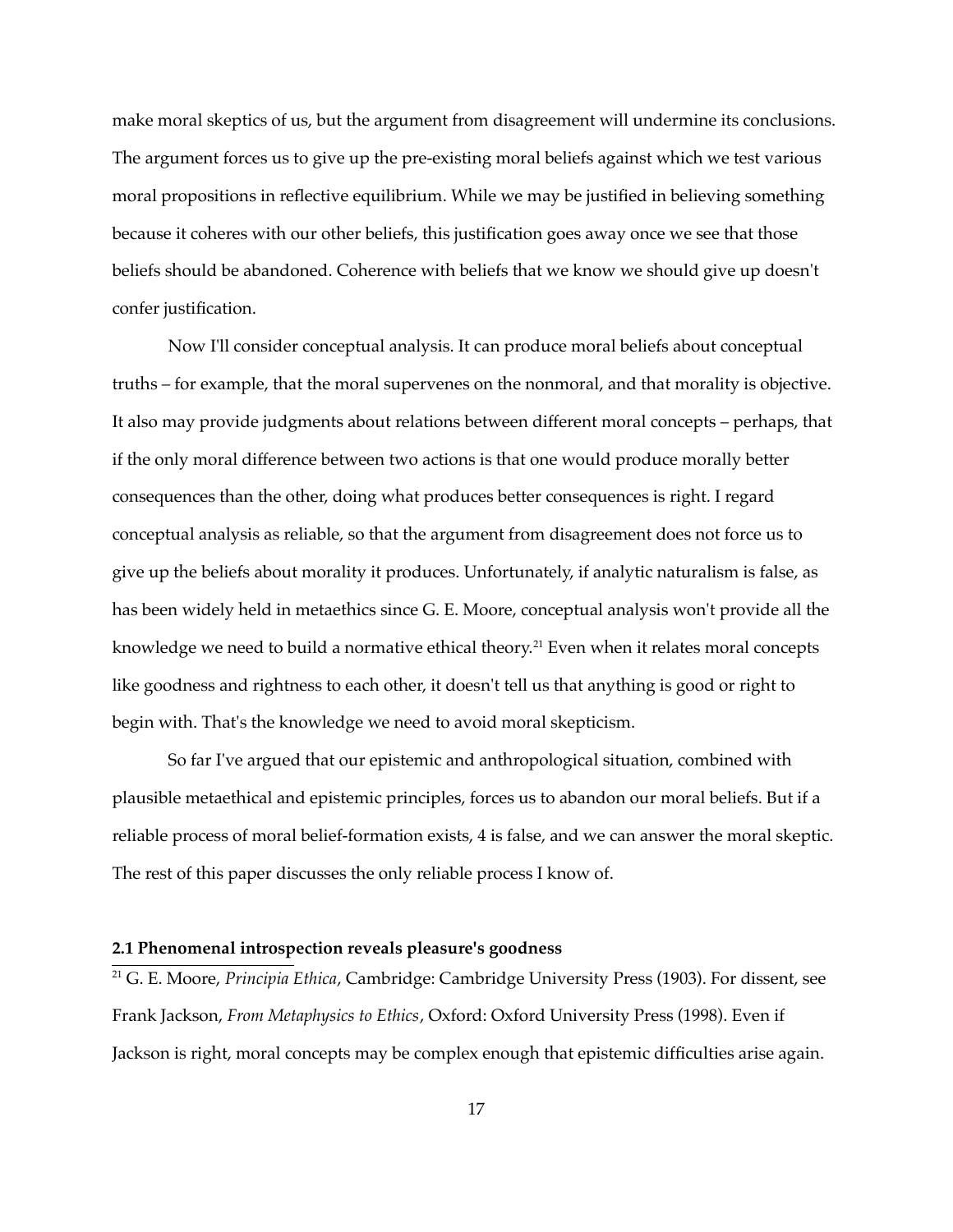Phenomenal introspection, a reliable way of forming true beliefs about our experiences, produces the belief that pleasure is good. Even as our other processes of moral belief-formation prove unreliable, it provides reliable access to pleasure's goodness, justifying the positive claims of hedonism. This section clarifies what phenomenal introspection and pleasure are and explains how phenomenal introspection provides reliable access to pleasure's value. Section 2.2 argues that pleasure's goodness is genuine moral value, rather than value of some other kind.

In phenomenal introspection we consider our subjective experience, or phenomenology, and determine what it's like. Phenomenal introspection can be reliable while dreaming or hallucinating, as long as we can determine what the dreams or hallucinations are like. By itself, phenomenal introspection doesn't produce beliefs about things outside experience, or about relations between our experiences and non-experiential things. So it doesn't produce judgments about the rightness of actions or the goodness of non-experiential things. It can only tell us about the intrinsic properties of experience itself.

Phenomenal introspection is generally reliable, even if mistakes about immediate experience are possible. Experience is rich in detail, so one could get some of the details wrong in belief. Under adverse conditions involving false expectations, misleading evidence about what one's experiences will be, or extreme emotional states that disrupt belief-formation, larger errors are possible. Paradigmatically reliable processes like vision share these failings. Vision sometimes produces false beliefs under adverse conditions, or when we're looking at complex things. Still, it's so reliable as to be indispensible in ordinary life. Regarding phenomenal introspection as unreliable is about as radical as skepticism about the reliability of vision.

While contemporary psychologists reject introspection into one's motivations and other psychological causal processes as unreliable, phenomenal introspection fares better. Daniel Kahneman, for example, writes that "experienced utility is best measured by moment-based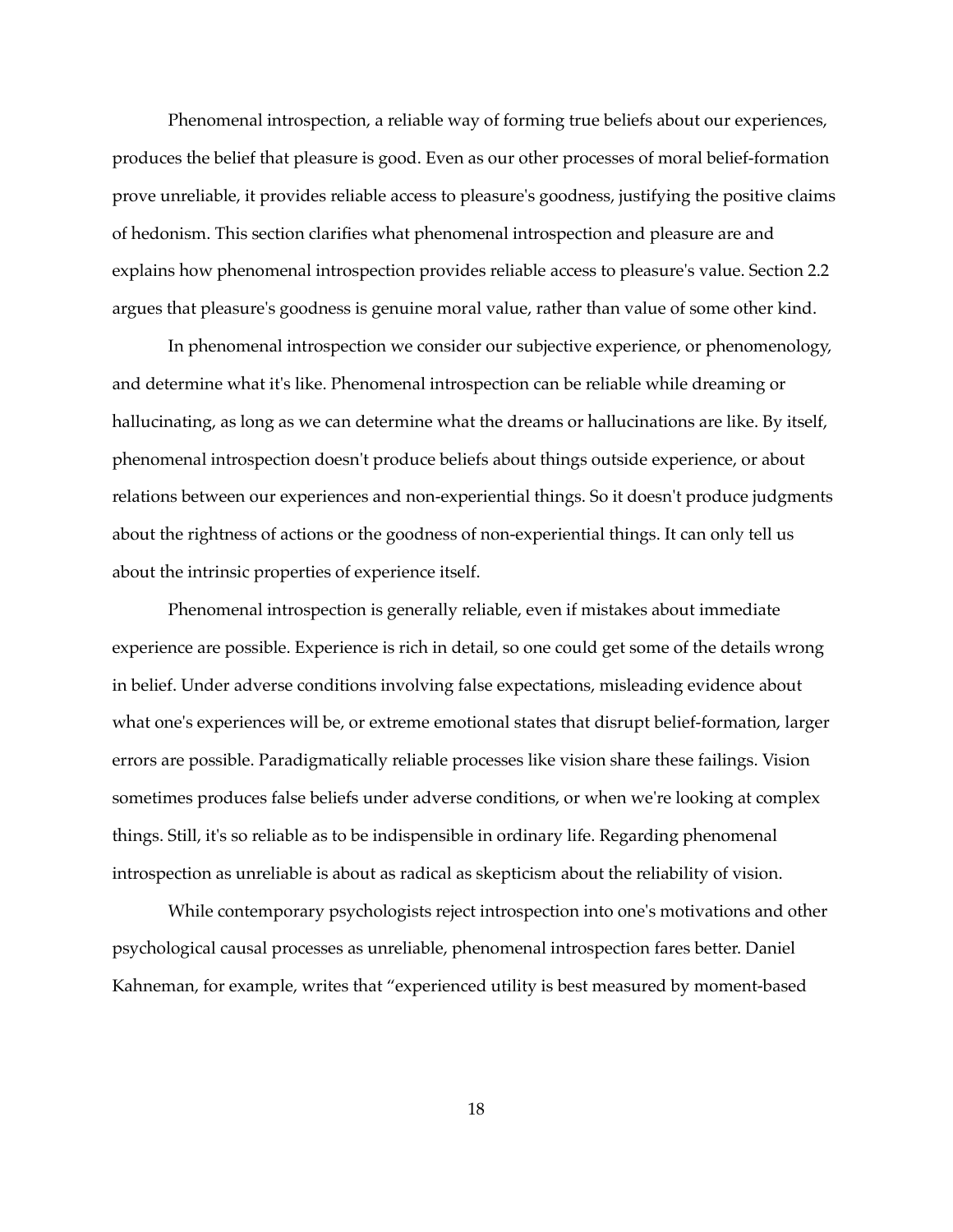methods that assess the experience of the present."<sup>[22](#page-18-0)</sup> Even those most skeptical about the reliability of phenomenal introspection, like Eric Schwitzgebel, concede that we can reliably introspect whether we are in serious pain.<sup>[23](#page-18-1)</sup> Then we should be able to introspectively determine what pain is like. So I'll assume the reliability of phenomenal introspection.

One can form a variety of beliefs using phenomenal introspection. For example, one can believe that one is having sound experiences of particular noises and visual experiences of different shades of color. When looking at a lemon and considering the phenomenal states that are yellow experiences, one can form some beliefs about their intrinsic features – for example, that they're bright experiences. And when considering experiences of pleasure, one can make some judgments about their intrinsic features – for example, that they're good experiences. Just as one can look inward at one's experience of lemon yellow and recognize its brightness, one can look inward at one's experience of pleasure and recognize its goodness.<sup>[24](#page-18-2)</sup> When I consider a situation of increasing pleasure, I can form the belief that things are better than they were before, just as I form the belief that there's more brightness in my visual field as lemon yellow replaces black. And when I suddenly experience pain, I can form the belief that things are worse in my experience than they were before.

<span id="page-18-0"></span><sup>22</sup> Daniel Kahneman, "Experienced Utility and Objective Happiness: A Moment-Based Approach," in Kahneman and Tversky (eds.), *Choices, Values and Frames*, New York: Cambridge University Press (2000).

<span id="page-18-1"></span><sup>23</sup>Eric Schwitzgebel, "The Unreliability of Naive Introspection," *Philosophical Review* 117:2 (2008) 245-274. Schwitzgebel's purported counterexamples to the reliability of phenomenal introspection usually show something else instead: that false beliefs about our experiences can be formed by reasoning about what we're likely to believe in a given situation, and not by phenomenal introspection.

<span id="page-18-2"></span> $24$  Occasionally I doubt that pleasure is really good. Seeking evidence, I eat or drink something with a pleasant taste. When I consider my experience, I become convinced again.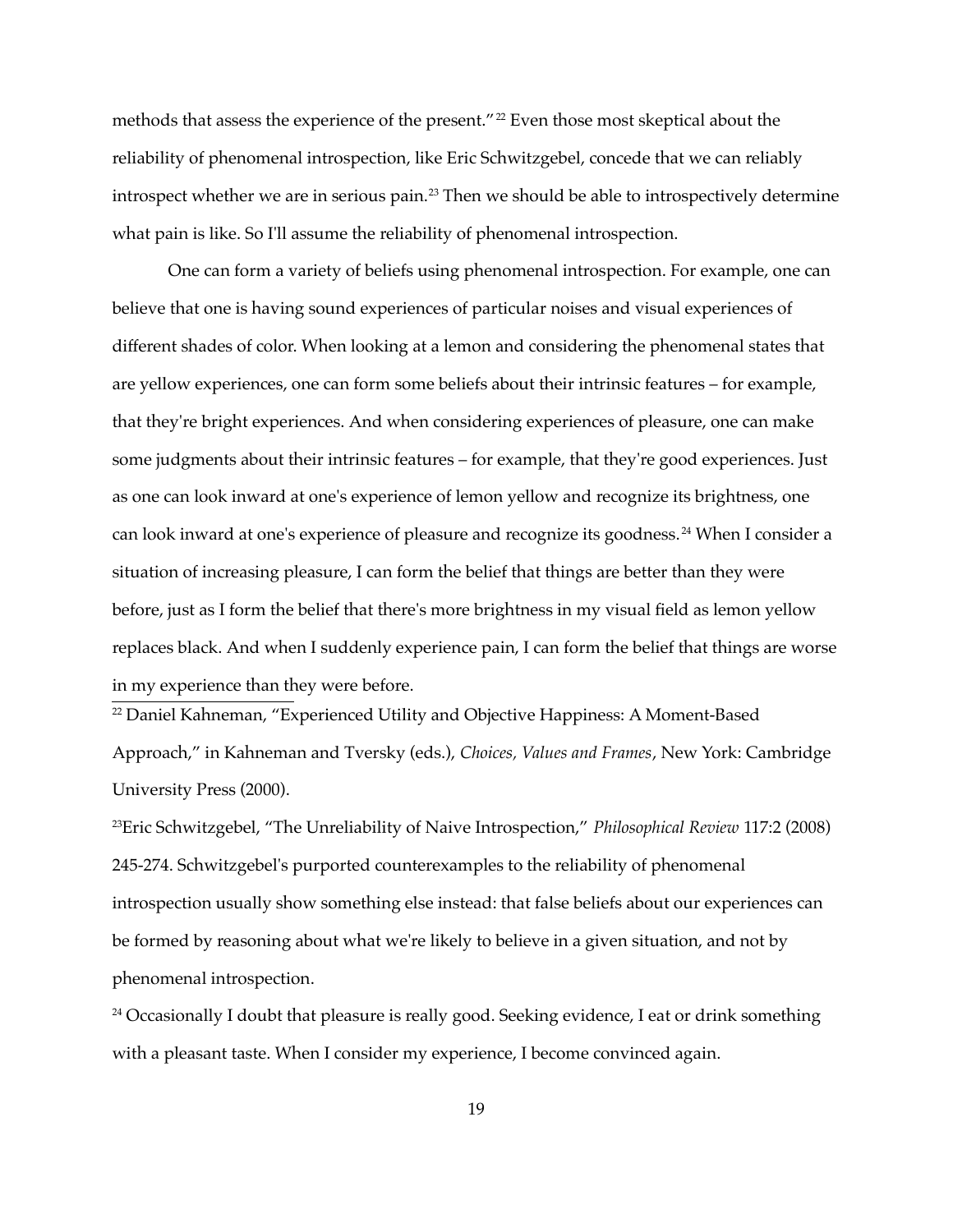Having pleasure consists in one's experience having a positive hedonic tone. Without descending into metaphor, it's hard to give a further account of what pleasure is like than to say that when one has it, one feels good. As Aaron Smuts writes in defending the view of pleasure as hedonic tone, "to 'feel good' is about as close to an experiential primitive as we get." [25](#page-19-0) Fred Feldman sees pleasure as fundamentally an attitude rather than a hedonic tone.<sup>[26](#page-19-1)</sup> But as long as hedonic tones are real components of experience, phenomenal introspection will reveal pleasure's goodness. Opponents of the hedonic tone account of pleasure usually concede that hedonic tones exist, as Feldman seems to in discussing "sensory pleasures," which he thinks his view helps us understand. Even on his view of pleasure, phenomenal introspection can produce the belief that some hedonic tones are good while others are bad.

<span id="page-19-2"></span><span id="page-19-1"></span><span id="page-19-0"></span>There are many different kinds of pleasant experiences. There are sensory pleasures, like the pleasure of tasting delicious food, receiving a massage, or resting your tired limbs in a soft bed after a hard day. There are the pleasures of seeing that our desires are satisfied, like the pleasure of winning a game, getting a promotion, or seeing a friend succeed. These experiences differ in many ways, just as the experiences of looking at lemons and the sky on a sunny day differ. It's easy to see the appeal of Feldman's view that pleasures "have just about nothing in common phenomenologically" (79). But just as our experiences in looking at lemons and the sky on a sunny day have brightness in common, pleasant experiences all have "a certain common quality – feeling good," as Roger Crisp argues (109).<sup>[27](#page-19-2)</sup> As the analogy with brightness suggests, hedonic tone is phenomenologically very thin, and usually mixed with a variety of other <sup>25</sup> Aaron Smuts, "The Feels Good Theory of Pleasure," forthcoming, *Philosophical Studies*. For similar views, see John Locke, *Essay concerning Human Understanding* (1690) 2.2.1; David Hume, *Treatise of Human Nature,* L. A. Selby-Bigge (ed), Oxford: Clarendon Press (1888) 1.1.2; Roger Crisp, *Reasons and the Good*, New York: Oxford University Press (2006): 107-109. <sup>26</sup> Fred Feldman, *Pleasure and the Good Life*, New York: Oxford University Press (2004). <sup>27</sup> Crisp (2006).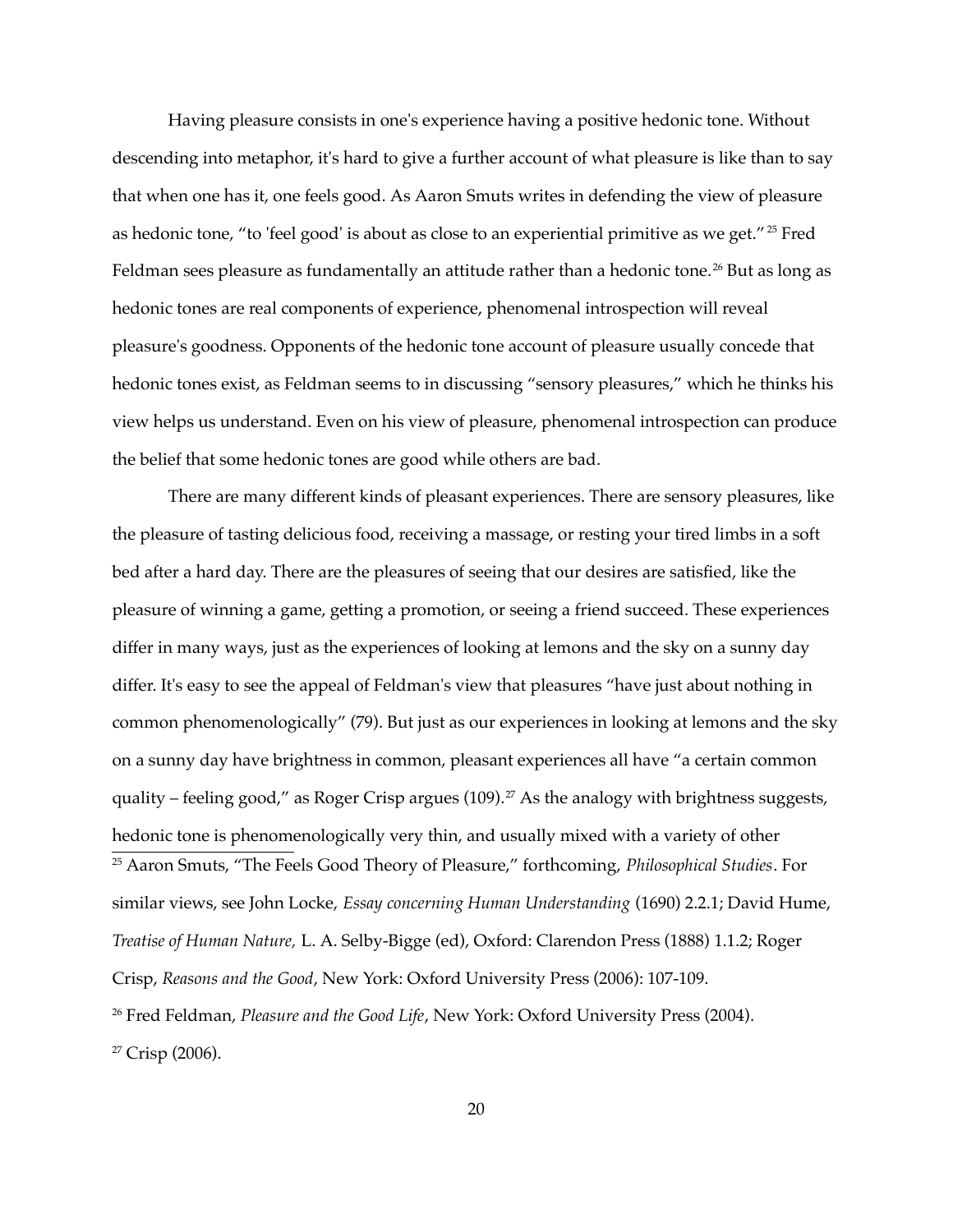experiences.<sup>[28](#page-20-0)</sup> Pleasure of any kind feels good, and displeasure of any kind feels bad. These feelings may or may not have bodily location or be combined with other sensory states like warmth or pressure. "Pleasure" and "displeasure" mean these thin phenomenal states of feeling good and feeling bad. As Joseph Mendola writes, "the pleasantness of physical pleasure is a kind of hedonic value, a single homogenous sensory property, differing merely in intensity as well as in extent and duration, which is yet a kind of goodness" (442).<sup>[29](#page-20-1)</sup>

What if Feldman is right and hedonic states feel good in fundamentally different ways? Then phenomenal introspection suggests a pluralist variety of hedonism. Each fundamental flavor of pleasure will have a fundamentally different kind of goodness, as phenomenal introspection more accurate than mine will reveal. This isn't my view, but I suggest it to those convinced that hedonic tones are fundamentally heterogenous.

<span id="page-20-0"></span>If phenomenal introspection reliably informs us that pleasure is good, how can anyone believe that their pleasures are bad? Other processes of moral belief-formation are responsible  $28$  For a similar analogy, but with the volume of sounds rather than the brightness of colors, see Shelly Kagan, "The Limits of Well-Being," in Paul, Miller, Jr., and Paul (eds.), *The Good Life and the Human Good*, Cambridge University Press (1992).

<span id="page-20-1"></span><sup>29</sup> Joseph Mendola, "Intuitive Hedonism," *Philosophical Studies* 128 (2006): 441-477. Also: "Each moment of phenomenal experience presents itself as positively or negatively valenced to some degree. The valence is either (a) a lesser or greater degree of intrinsic value, as in the phenomenal component of happiness and pleasure; (b) a lesser or greater degree of intrinsic disvalue, as in the phenomenal component of unhappiness and pain; or (c) a null valence, which is neither intrinsic value nor disvalue. That valence of the experience of a moment is an objective phenomenal property." Joseph Mendola, "Objective Value and Subjective States," *Philosophy and Phenomenological Research* 50:4 (1990) 695-713. For a similar defense (with a graph of how the magnitude of this value fluctuates over a day) see Torbjorn Tannsjo, "Narrow Hedonism," *Journal of Happiness Studies* 8 (2007): 79-98. See also Crisp (2006).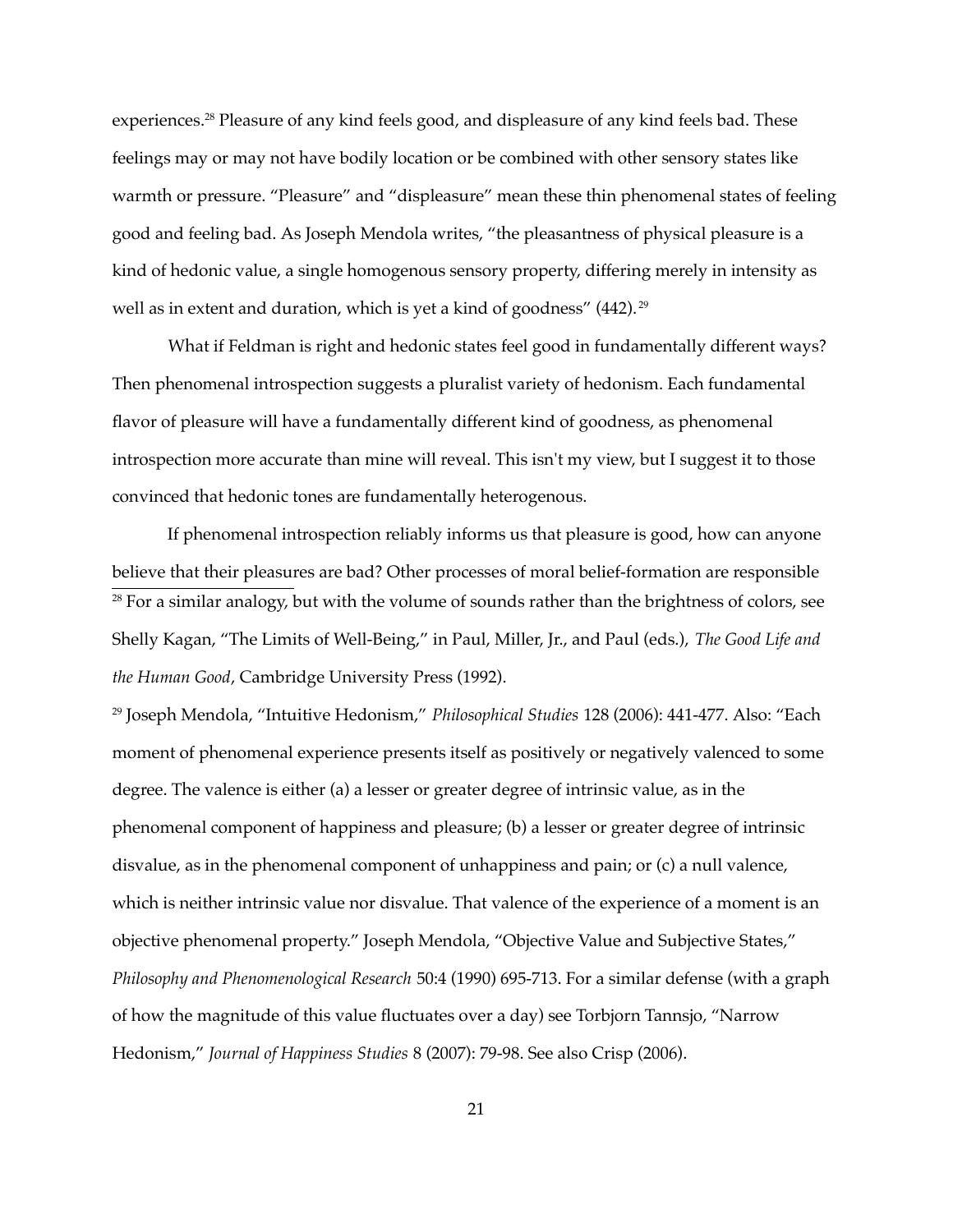for these beliefs. Someone who feels disgust or guilt about sex may not only regard sex as immoral, but the pleasure it produces as bad. Even if phenomenal introspection on sexual pleasure disposes one to believe that it's good, stronger negative emotional responses to it may more strongly dispose one to believe that it's bad, following the emotional perception model suggested in section 1.4. Explaining disagreement about pleasure's value in terms of other processes lets hedonists maintain that phenomenal introspection univocally supports pleasure's goodness. As long as negative judgments of pleasure come from unreliable processes instead of phenomenal introspection, the argument from disagreement eliminates them.

The parallel between yellow's brightness and pleasure's goodness demonstrates the objectivity of the value detected in phenomenal introspection. Just as anyone's yellow experiences objectively are bright experiences, anyone's pleasure objectively is a good experience.<sup>[30](#page-21-0)</sup> While one's phenomenology is often called one's "subjective experience", facts about it are still objective. "Subjective" in "subjective experience" means "internal to the mind", not "ontologically dependent on attitudes towards it." My yellow-experiences objectively have brightness. Anyone who thought my yellow-experiences lacked brightness would be mistaken. Pleasure similarly is objectively good. It's true that anyone's pleasure is good. Anyone who denies this is mistaken. As Mendola writes, the value detected in phenomenal introspection is "a plausible candidate for objective value" (712).

<span id="page-21-0"></span>Even though phenomenal introspection only tells me about my own phenomenal states, I can know that others' pleasure is good. Of course, I can't phenomenally introspect their pleasures, just as I can't phenomenally introspect pleasures that I'll experience next year. But if I consider my experiences of lemon yellow and ask what it would be like if others had the same experiences, I must think that they would be having bright experiences. Similarly, if in a <sup>30</sup> Here I use "goodness" and "value" interchangeably, as is customary. See for example Mark Schroeder, "Value Theory," Zalta (ed.), *The Stanford Encyclopedia of Philosophy*, URL = <http://plato.stanford.edu/entries/value-theory/>.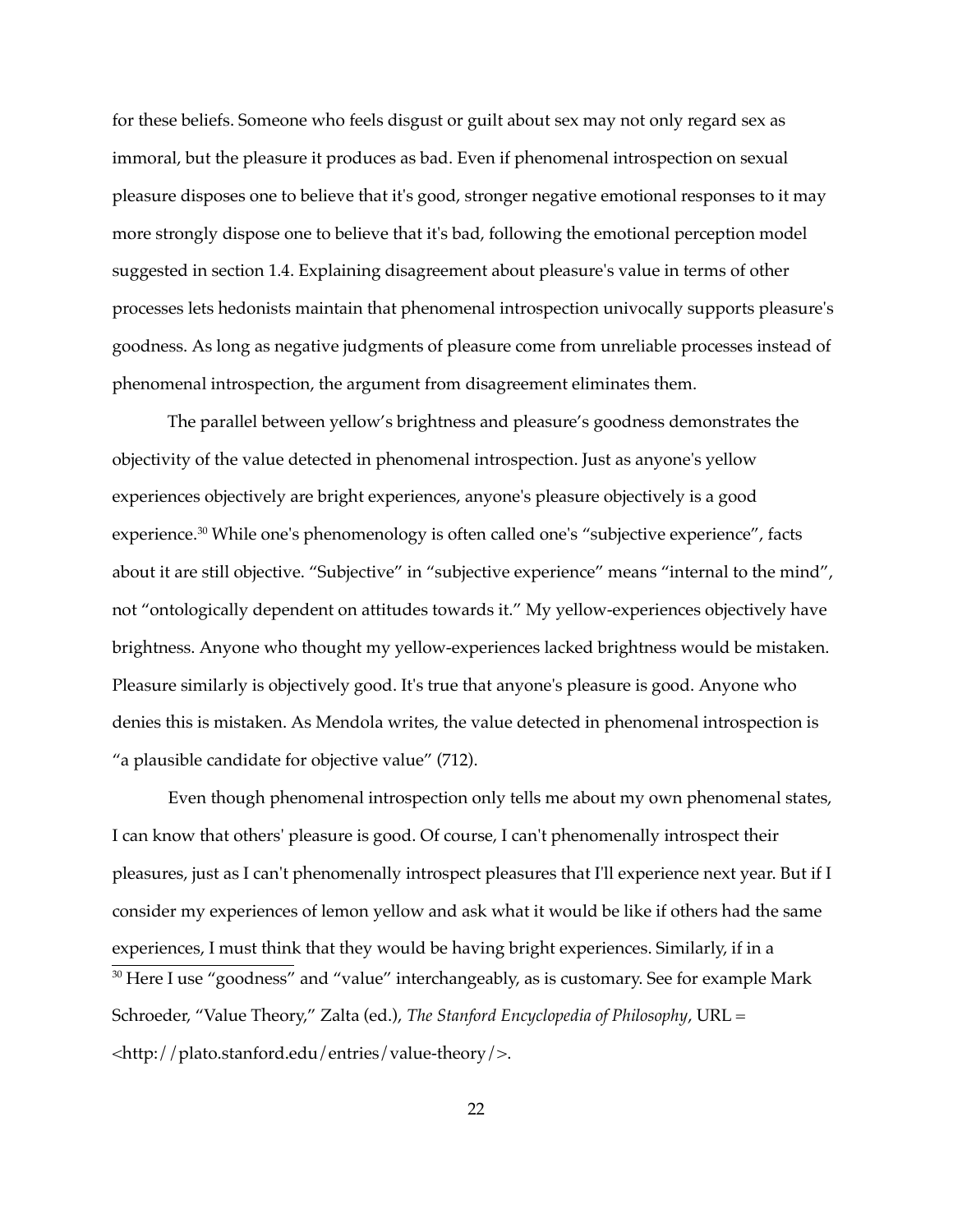pleasant moment I consider what it's like for others to have exactly the experience I'm having, I must think that they're having good experiences. If they have exactly the same experiences I'm having, their experiences will have exactly the same intrinsic properties as mine. This is also how I know that if I have the same experience in the future, it'll have the same intrinsic properties. Even though the only pleasure I can introspect is mine now, I should believe that others' pleasures and my pleasures at other times are good, just as I should believe that yellow experienced by others and myself at other times is bright. My argument thus favors the kind of universal hedonism that supports utilitarianism, not egoistic hedonism.

Now I'll outline hedonism's answer to Joyce and Street's evolutionary debunking arguments, as promised in section 1.1. Phenomenal introspection is a process of belief-formation that evolved to be generally reliable, like visual perception. Knowing what one is experiencing seems to be important for perception, so creatures who couldn't know what their experiences were like would die without reproducing, having failed to form useful beliefs about their surroundings. So creatures who could reliably form true beliefs about their phenomenal states would be more likely to survive and reproduce. Hedonism withstands evolutionary debunking arguments via what Street calls a "byproduct hypothesis." Since belief in pleasure's goodness is a byproduct of phenomenal introspection, which is selected for reliability, it's reliably caused even if other moral beliefs aren't.<sup>[31](#page-22-0)</sup> If all other moral beliefs are undermined by their origins in processes not selected for reliability, an evolutionary debunking argument could do the same work for hedonists that the argument from disagreement has done in this paper. $32$ <sup>31</sup> This would provide a targeted debunking argument of the sort considered in Guy Kahane, "Evolutionary Debunking Arguments" *Nous* (2011). For further discussion of how hedonists are poised to use targeted debunking arguments, see Adam Lerner, "Fine-Tuning Evolutionary Debunking Arguments" (unpublished).

<span id="page-22-1"></span><span id="page-22-0"></span><sup>32</sup> Street considers defenses of realism grounded in pleasure's goodness and pain's badness, but these arguments don't regard pleasure and displeasure as hedonic tones.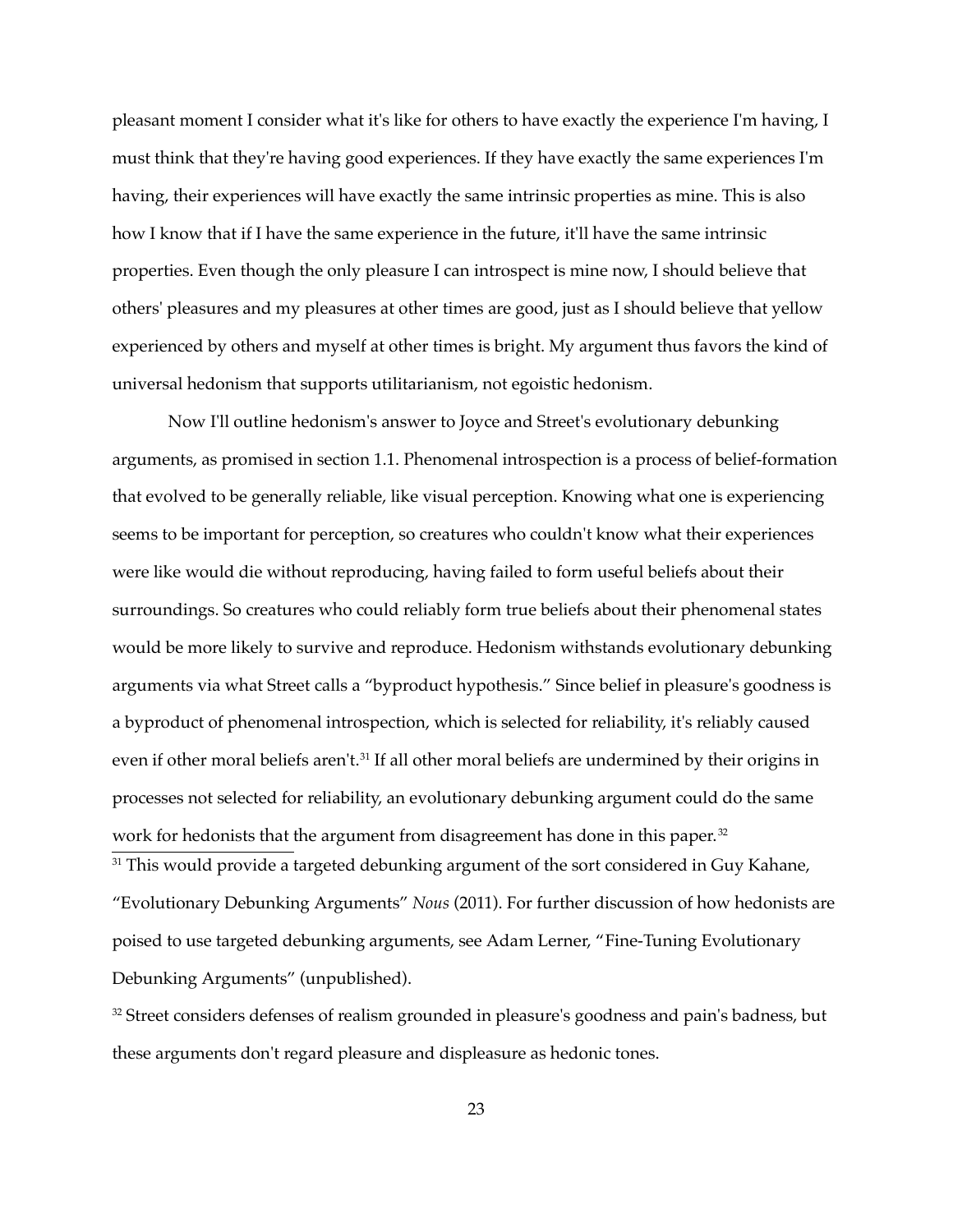A full moral theory encompassing rightness and virtue can be built from the empirical results of phenomenal introspection along with conceptual analysis. Phenomenal introspection reveals pleasure to have a kind of goodness that makes states of affairs better in consequentialist moral theories. Conceptual analysis then connects the concept of goodness with the concept of a better state of affairs, and with other moral concepts like rightness and virtue. Even if conceptual analysis can't connect the moral and the nonmoral as a full normative ethical theory requires, it connects moral concepts to each other. The following propositions or something like them seem to be conceptual truths: states of affairs are *pro tanto* better insofar as they include more goodness, an action is *pro tanto* better insofar as it causally contributes to better states of affairs, and agents are *pro tanto* more virtuous insofar as they desire that better states of affairs obtain. These putative conceptual truths about *pro tanto* relations don't rule out strong forms of deontology. It's still conceptually possible for obligations to trump good consequences in determining right action. Utilitarians building theories along these lines can treat deontology as a conceptually coherent position whose substantive claims lack any empirical evidence. The argument from disagreement provides empirical reasons to abandon belief in rightness that isn't reducible to pleasure's goodness. If the argument from disagreement forces us to abandon belief in all other moral facts, introspecting pleasure's goodness and following these conceptual *pro tanto* connections to other moral concepts will be the only way to develop a full moral theory.

#### **2.2 Pleasure's goodness is moral value**

<span id="page-23-0"></span>This section argues that the goodness of pleasure detected in phenomenal introspection is moral value. "Good" also expresses many nonmoral value concepts, including aesthetic, functional, and prudential value.<sup>[33](#page-23-0)</sup> So one might object that phenomenal introspection reveals pleasure only to have some kind of nonmoral value, which hedonists mistake for moral value. It <sup>33</sup> Many of these are not plausible alternatives. Phenomenal introspection does not reveal that pleasure has functional value like a good knife, or that it has aesthetic value like *Macbeth*.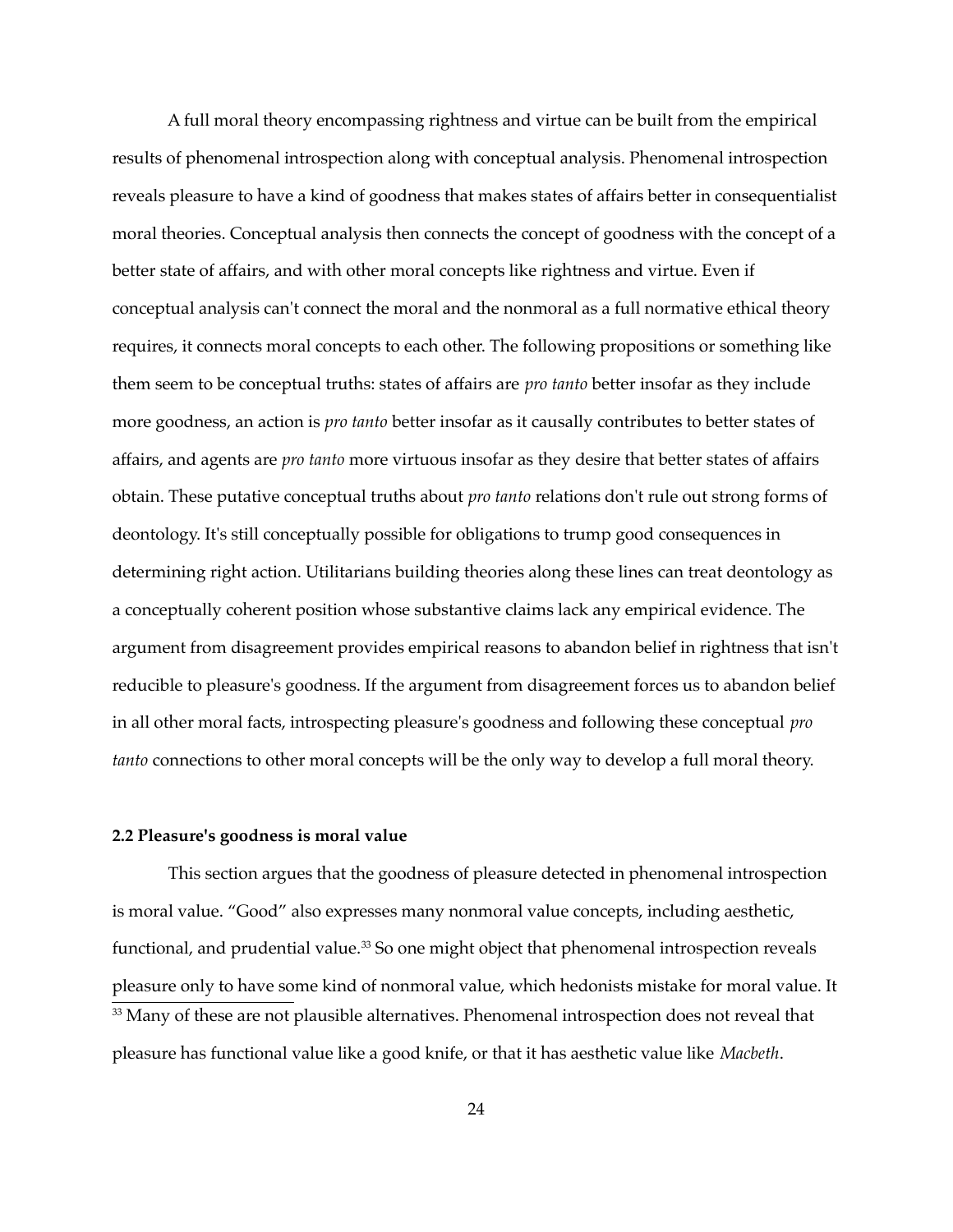would be nice to offer a conceptual analysis of moral value which entails the moral value of pleasure, but Moore's objections to doing normative ethics by conceptual analysis rule out such a straightforward answer. So I'll sketch a metaethical picture, consisting of synthetic reductive naturalism and an experientialist analysis of moral concepts, that helps hedonists argue that phenomenal introspection reveals genuine moral value.

Hedonists can accept synthetic *a posteriori* identity relations between moral properties and natural properties, following Peter Railton.<sup>[34](#page-24-0)</sup> Just as electrolyzing water suggests that water is H<sub>2</sub>O, the argument from disagreement and phenomenal introspection together suggest that goodness is pleasure. In both cases, empirical evidence suggests property identities. While identity permits moral properties to be where phenomenal introspection could find them, it doesn't guarantee this. If X and Y are identical as a matter of synthetic *a posteriori* necessity, one can know that  $X$  is present without being in position to know that  $Y$  is present. The advantage of synthetic reductive naturalism is simply that it puts moral properties in the natural world where they might be empirically accessible. To empirically determine whether phenomenal introspection actually reveals moral properties to apply to pleasure, we should introspect and see, as some philosophers do. In "The Appeal of Utilitarianism," Robert Shaver writes that "The goodness or badness of pleasures or pains is evident from the point of view of anyone capable of experience" (248).[35](#page-24-1) In *Normative Ethics,* Shelly Kagan similarly notes that "The value of pleasure and the disvalue of pain seem virtually self-evident to anyone experiencing them" (30).[36](#page-24-2) These philosophers seem to be detecting moral properties in experience, one of the many places where synthetic reductionism allows them to be. I'll explain how the structure of moral concepts allows them to do this.

<span id="page-24-0"></span><sup>34</sup> Peter Railton, "Moral Realism," *Philosophical Review*, 95:2 (1986), 163-207; and "Naturalism and Prescriptivity," *Social Philosophy and Policy*, 7:1 (1989), 151-174.

<span id="page-24-1"></span><sup>35</sup> Robert Shaver, "The Appeal of Utilitarianism," *Utilitas* 16:3 (2004): 235-250.

<span id="page-24-2"></span><sup>36</sup> Shelly Kagan, *Normative Ethics*, Boulder: Westview Press (1998).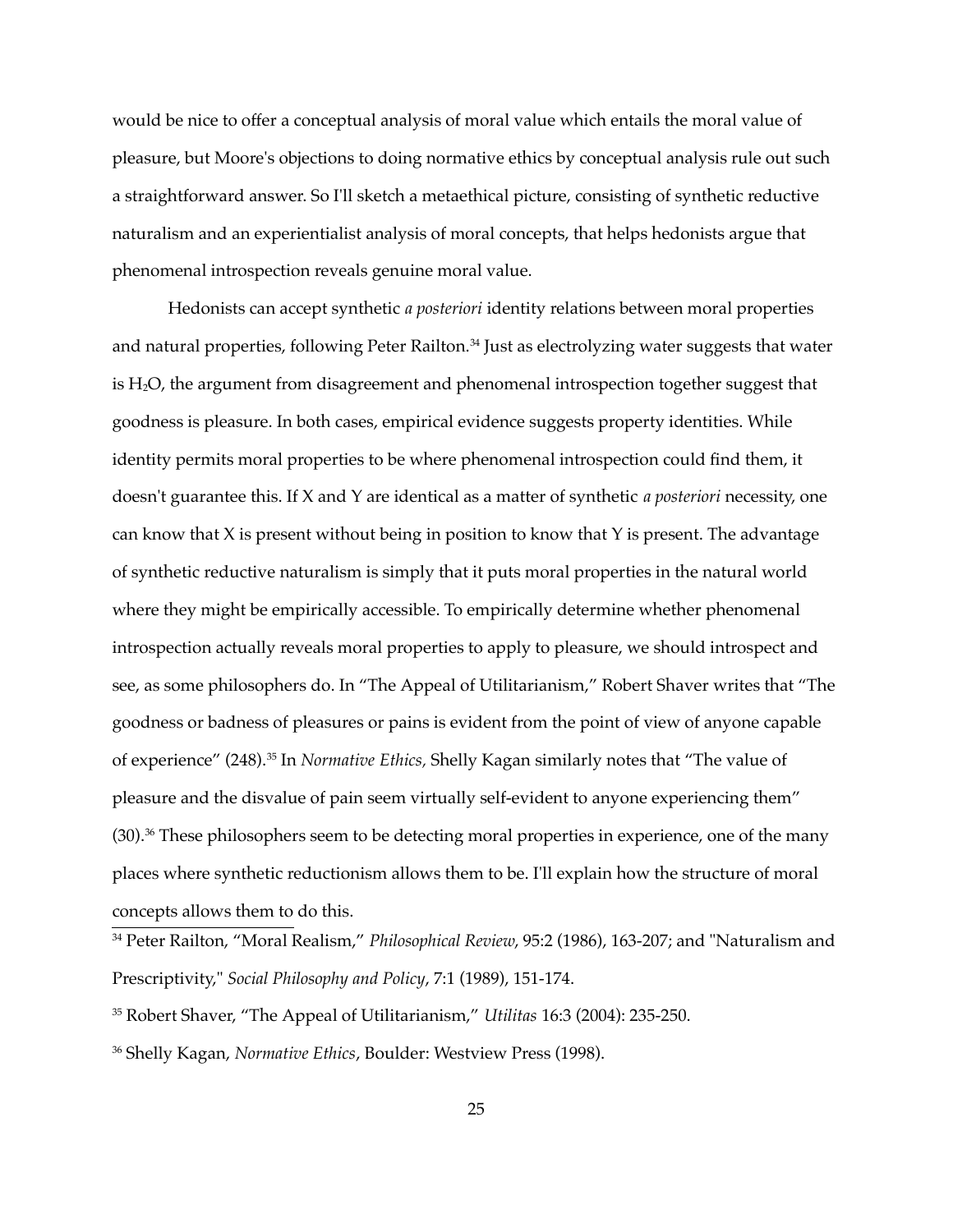Experientialism, which I defend in *Humean Nature,* is an analysis of moral concepts in terms of what moral feelings objectively represent. Feelings are the experienced effects of emotional dispositions, distinguished from the motivational and physiological effects. Moral feelings represent the world as having moral properties, much as color experience represents the world as having color properties. Experiencing guilt about something you did is feeling that it's wrong, much as experiencing blueness while looking at the sky is seeing it as blue. Here are some experientialist analyses of moral concepts:

| <b>GOOD</b>   | states of affairs objectively represented by hope and delight   |
|---------------|-----------------------------------------------------------------|
| RIGHT         | actions objectively represented by pride and approval           |
| <b>VIRTUE</b> | character traits objectively represented by admiration          |
| <b>BAD</b>    | states of affairs objectively represented by horror and sorrow  |
| <b>WRONG</b>  | actions objectively represented by guilt and indignation        |
| <b>VICE</b>   | character traits objectively represented by contempt and hatred |

Experientialism doesn't connect moral concepts with motivation or reasons. This makes it fully externalist, like the views of Railton and many other naturalists. It gives moral concepts more content than externalism often does by connecting them with what feelings represent. Saying that war is bad is saying that horror and sorrow objectively represent its moral value.

What does experientialism say about moral properties and how we represent them? It demands that moral judgments have objective content, requiring that any moral properties be objective. Apart from that, it doesn't settle the nature of moral properties. They could be nonnatural, natural, or nonexistent. It also leaves open how moral feelings might represent things. Perhaps we represent these properties via non-natural reference magnets, or via rigid designation and a causal theory of reference. The answers to these questions are synthetic, so they aren't in the experientialist conceptual analysis.

My own answer to these questions is that moral feelings represent natural properties in virtue of shared phenomenal character, much as empathy represents how others feel. If moral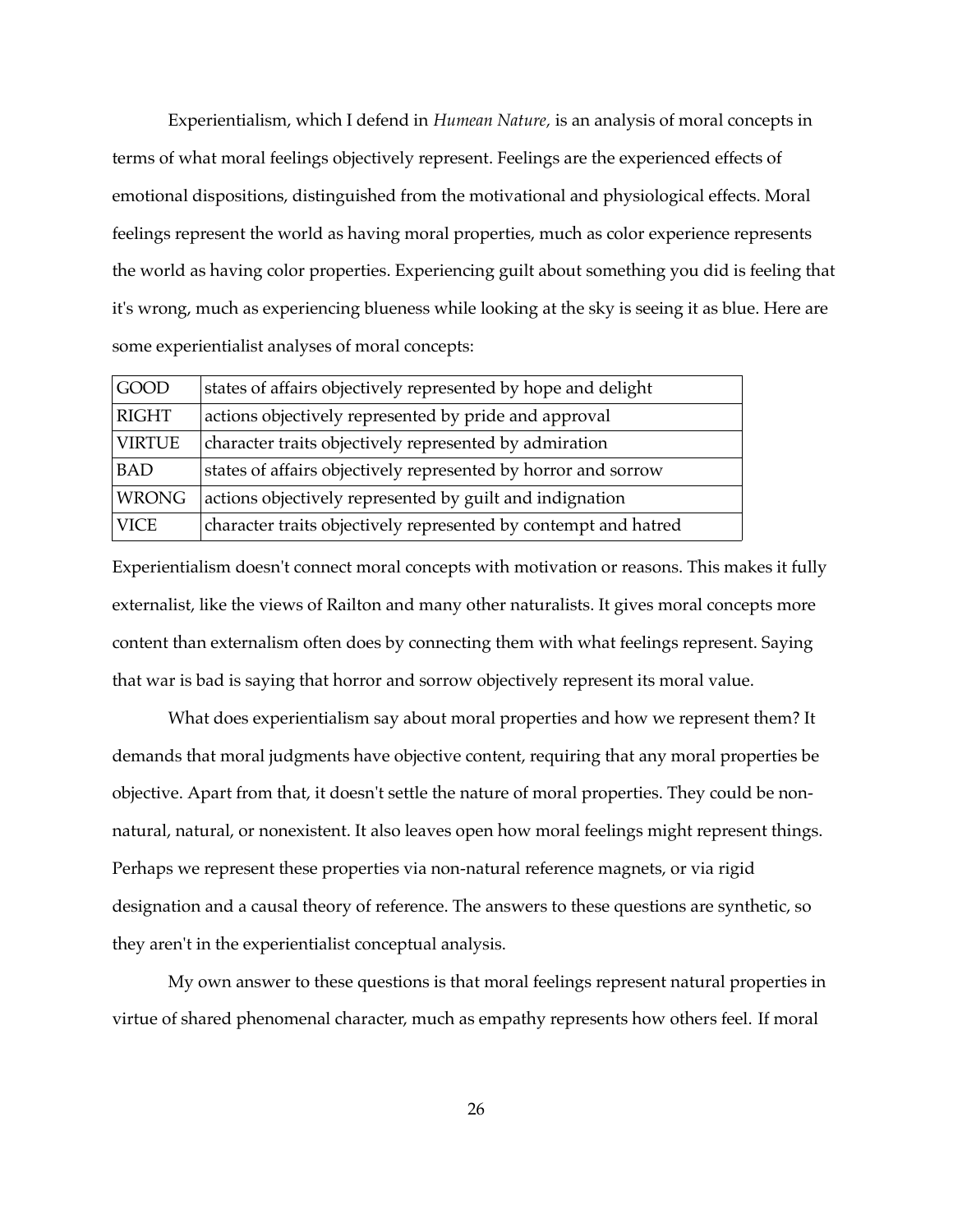feelings represent moral properties via this kind of empathic representation, the hedonic character of moral feelings lets them represent hedonic properties. Then the moral value of pleasure can be detected in introspection. A defense of this view would outlast my readers' patience. So the rest of this section just states the view, leaving a defense for another time.

Some empathic experiences represent the experiences of those we empathize with in virtue of shared phenomenal character. If my friend feels sad and I empathically feel sad as I see her, I represent her feelings accurately. Empathy lets me know how she feels. But if it she's actually happy and I feel sad for her, my experience misrepresents her feelings. Empathic accuracy is a matter of sharing the phenomenal character of her experience.

The moral feelings invoked by experientialism all have hedonic character. Moral feelings representing positively valenced moral properties like goodness, rightness, and virtue are pleasant. These include hope, delight, pride, approval, and admiration. Moral feelings representing negatively valenced moral properties like badness, wrongness, and vice are unpleasant. These feelings include horror, sorrow, guilt, indignation, contempt, and hatred.

Applying an empathic account of representation to moral feelings suggests a unified hedonistic account of what all moral feelings represent. Positive moral feelings represent increasing hedonic tone and relations to it, while negative moral feelings represent decreasing hedonic tone and relations to it. Moral feelings are isohedonic to what they represent, sharing its hedonic phenomenal character. If you're horrified that war is breaking out, your horror is isohedonic with the suffering that will result. Both include displeasure. Someone who was delighted that war was breaking out wouldn't have feelings isohedonic with this suffering. This is why delight misrepresents the moral character of war. (If it's one of the rare wars that increases the total hedonic tone of reality, delight represents it accurately while horror is inaccurate. Wars that one should feel good about are unusual.) If you admire a leader who makes peace, your pleasant feeling of admiration has a rising hedonic tone matching the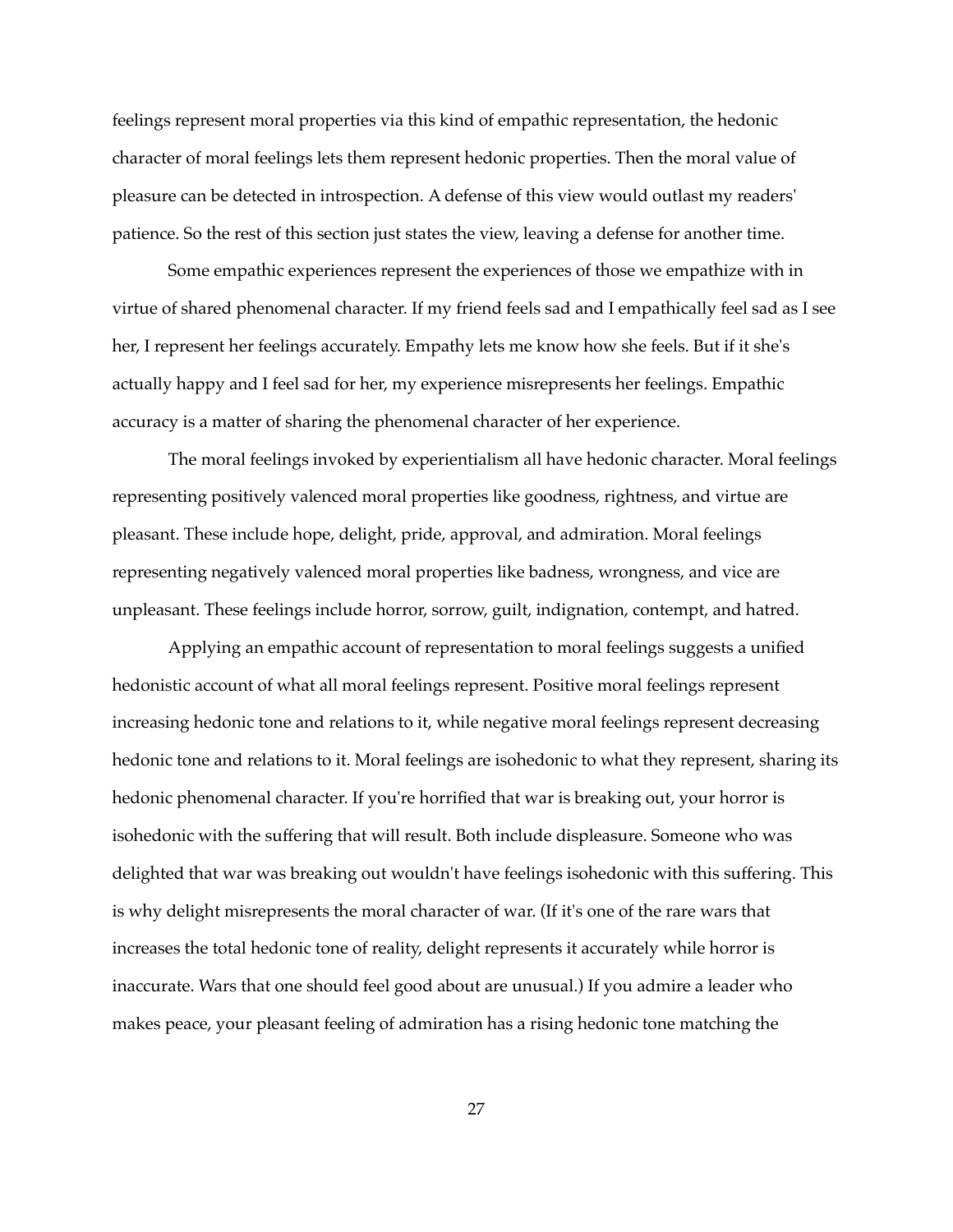hedonic improvement that the leader desired, or perhaps matching the happy consequences that such peacemaking dispositions typically generate.<sup>[37](#page-27-0)</sup> The hedonic match between admiration and such desired or typical consequences explain why peacemakers are admirable, or in other words, virtuous.

Experientialism and the empathic account of representation entail that we can introspectively detect the moral value of pleasure. Introspection reveals that pleasure objectively shares the pleasant character of hope and delight. According to the empathic account, hope and delight accurately represent things that share their pleasant character. And according to experientialism, things objectively represented by hope and delight have moral value. So introspection shows that pleasure has moral value.

### **3.0 Conclusion**

First I argued that we should give up all our moral beliefs, as widespread moral disagreement reveals the general unreliability of the processes producing them. Then I argued that phenomenal introspection reliably informs us of pleasure's goodness. This is a counterexample to premise 4 of the argument from disagreement. Premises 1-3 of that argument still stand, entailing 6: "We should retain only those moral beliefs formed through reliable processes." If phenomenal introspection is the only reliable process for discovering synthetic moral truths, our only moral beliefs should be in the goodness of pleasure and whatever it entails. We should accept a version of ethical hedonism on which we doubt rather than deny nonhedonic moral facts.

<span id="page-27-0"></span>This gives hedonists a powerful response to the intuitively compelling counterexamples <sup>37</sup> These different accounts of how virtue relates to good states of affairs are suggested by Thomas Hurka, *Virtue, Vice and Value,* Oxford University Press (2001); and Julia Driver, *Uneasy Virtue,* Cambridge: Cambridge University Press (2001). Pluralism about how virtue relates to good states of affairs, encompassing both accounts, is plausible here.